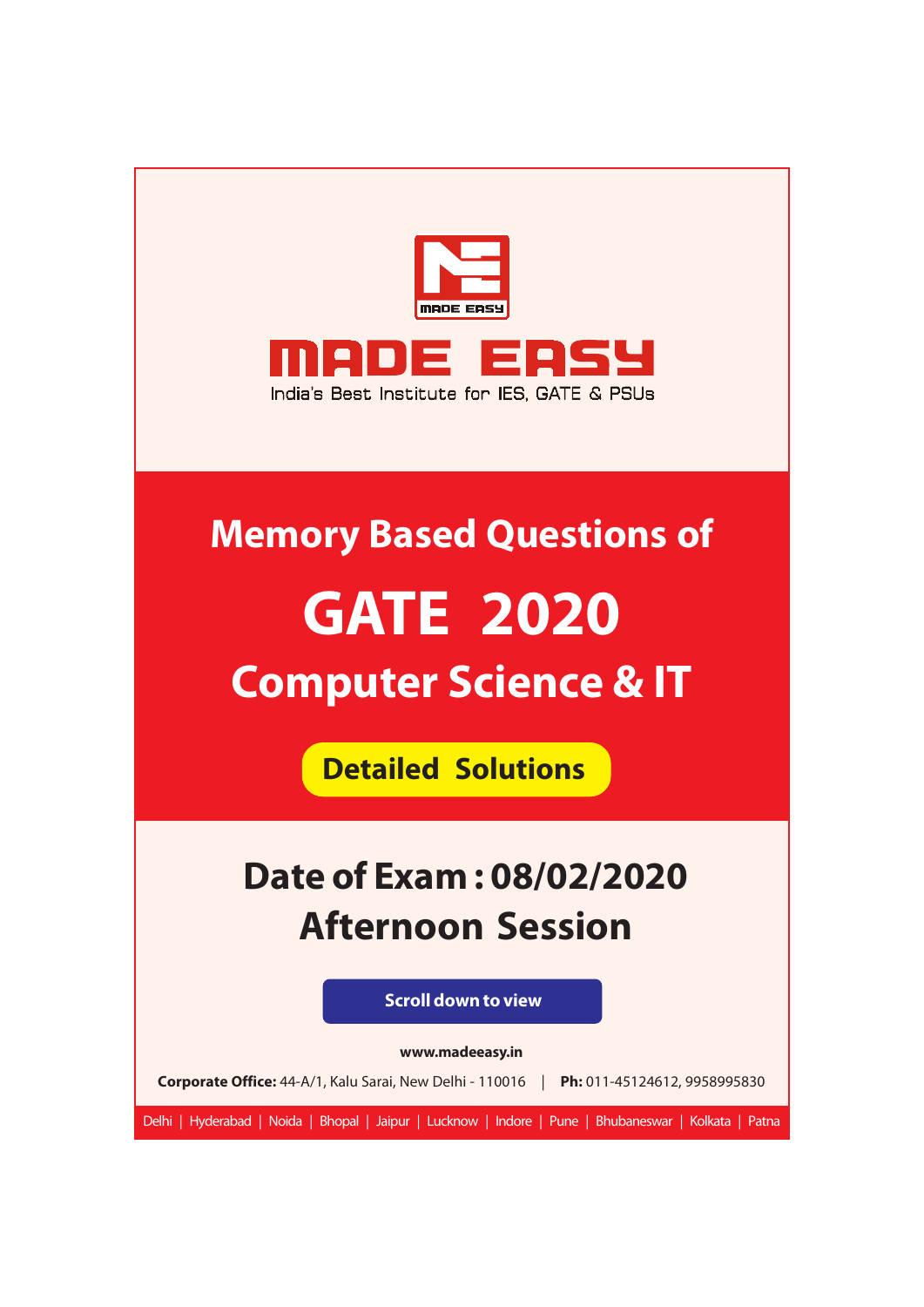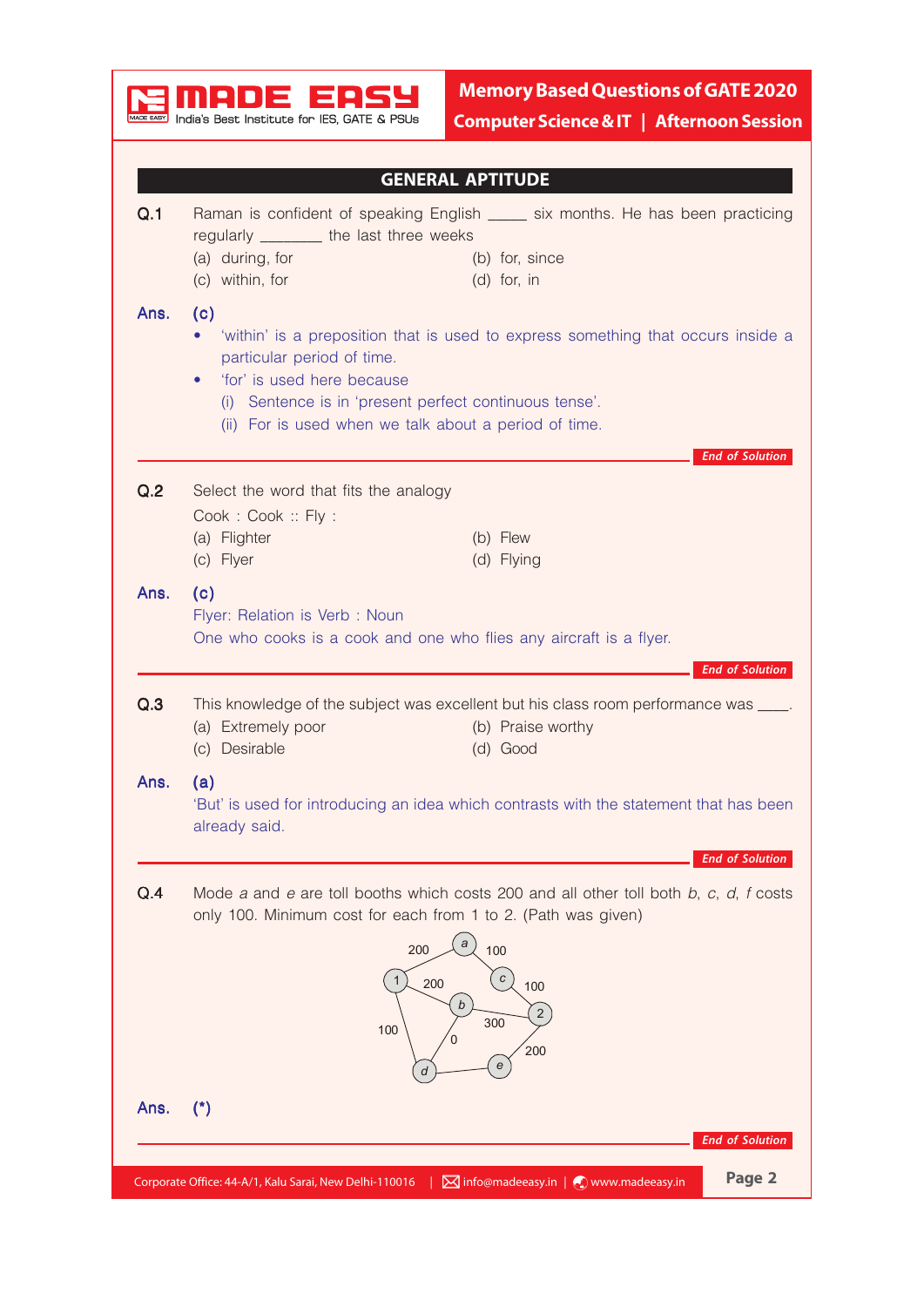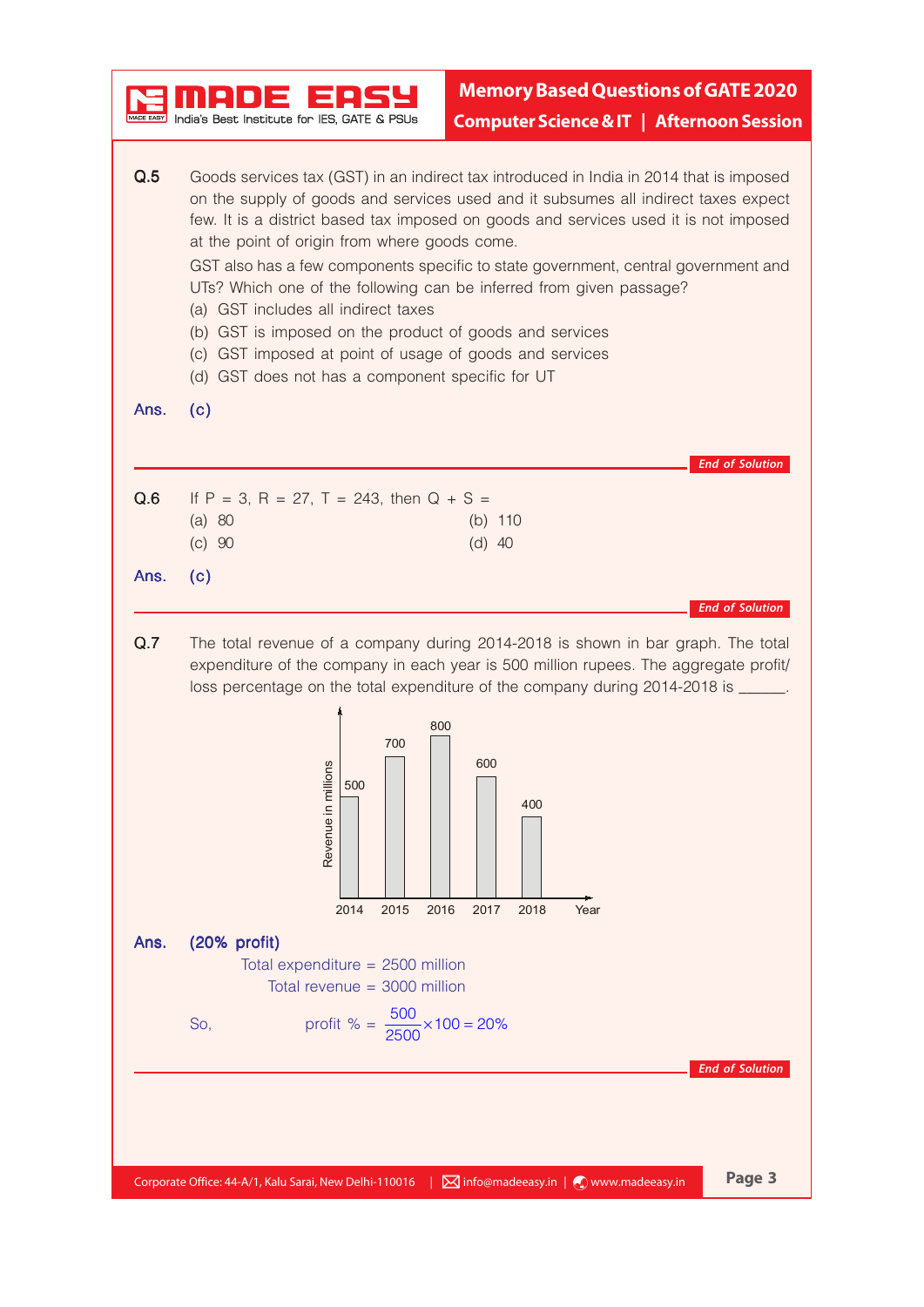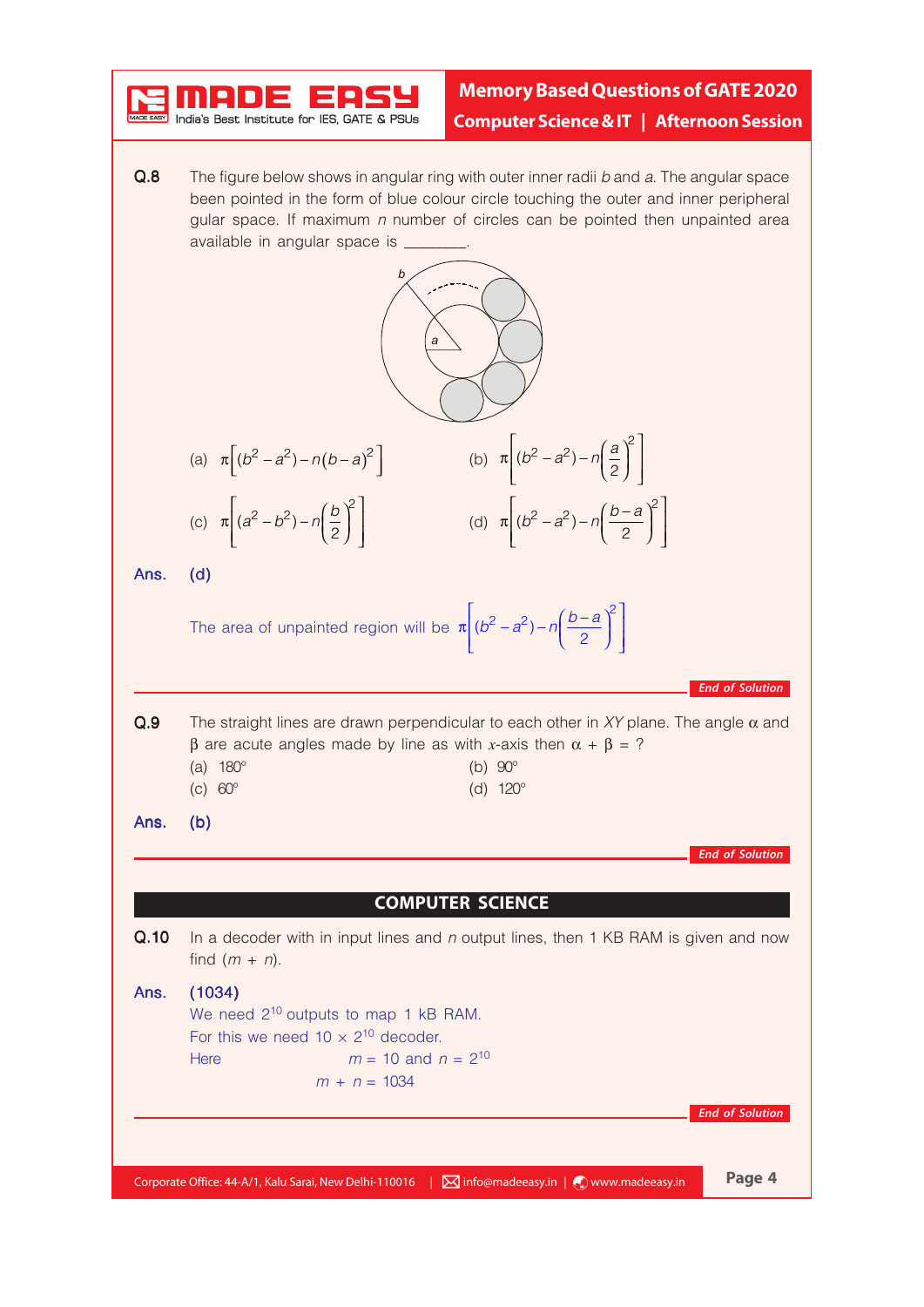

# ESE 2020 India's Best Institute for IES, GATE & PSUs Main Exam Streams: CE ME EE E&T



**th 18 Feb, 2020**

### **Conventional Questions Practice Programme**

**Location :** Delhi Centre

- 300-350 Hrs of comprehensive classes.
- Dynamic test series in synchronization with classes.
- Well designed comprehensive Mains workbooks.
- Special sessions to improve writing skills, time management & presentation skills.

**Admission open**

### Online **Conventional Questions Practice Programme**

- 300-350 Hrs of comprehensive recorded sessions.
- **Convenience of learning at your own pace.**
- Physical study materials will be provided at your address.

**Admission open**

**Admission open**

### Mains Test Series Batches from

Classes Batches from **th 25 Feb, 2020**

### **th 15 Mar, 2020**

- **Exactly on the UPSC pattern and standard.** Contains **Repeat Topics** and **New Topics** to maintain continuity in study.
- Facility to cross check the evaluated answer sheet & access to the top scorer copy.

Test series will be conducted in synchronisation with subjects taught in the classes.

Time bound evaluation of answer sheets with feedback

**15 Tests | Mode: Offline/Online** 

**www.madeeasy.in**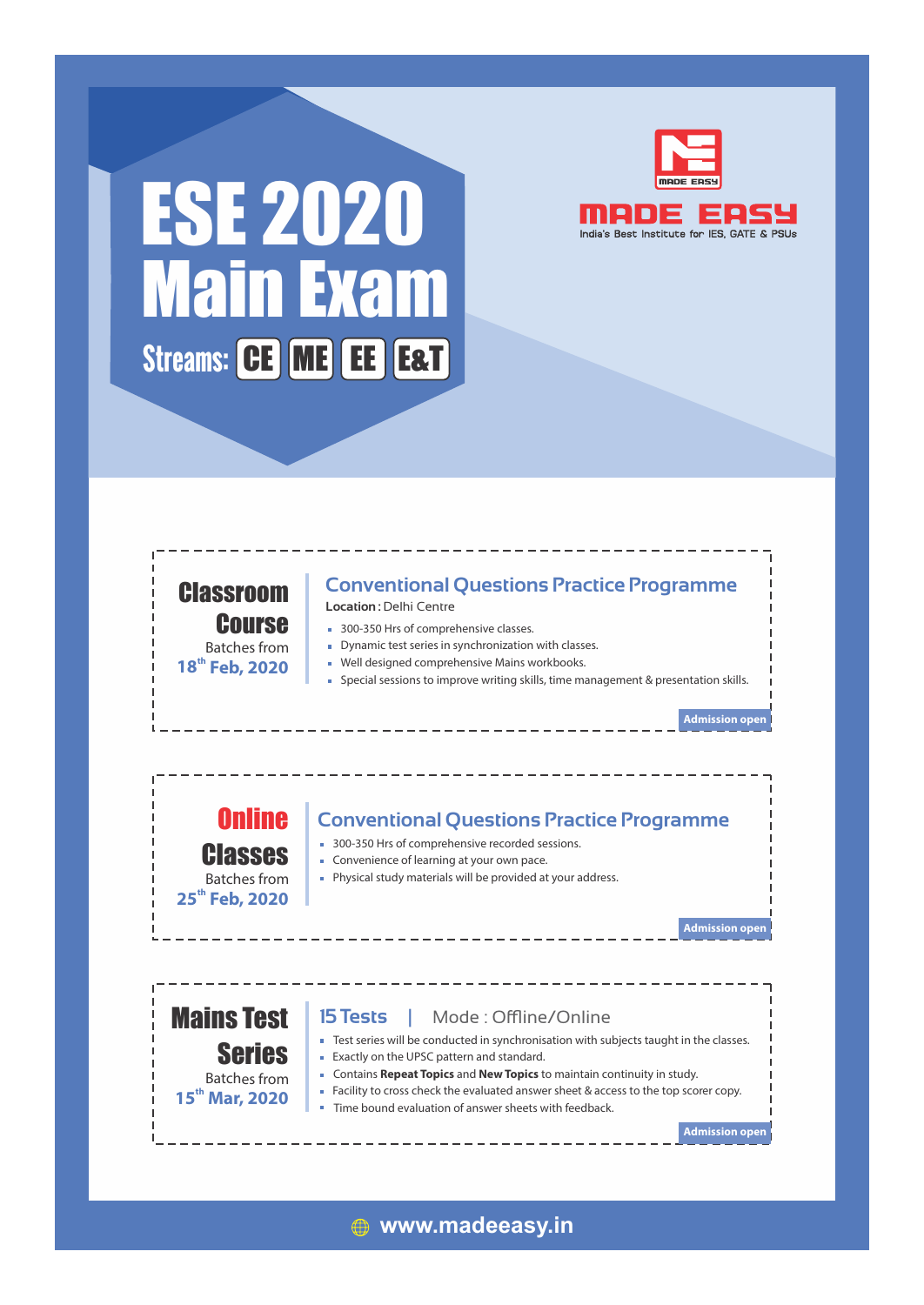|      | India's Best Institute for IES. GATE & PSUs              |                                                                                                                                                                                                                                                                                                                                         |                        |
|------|----------------------------------------------------------|-----------------------------------------------------------------------------------------------------------------------------------------------------------------------------------------------------------------------------------------------------------------------------------------------------------------------------------------|------------------------|
|      |                                                          | <b>Computer Science &amp; IT   Afternoon Session</b>                                                                                                                                                                                                                                                                                    |                        |
| Q.11 |                                                          | Given main memory with single level paging main memory access time 100 ns TLB<br>access time 20 ns. TLB hit ratio 95% page fault rate 10% and when there is page fault<br>in 20% cases it uses write back and retrieve page from secondary memory with 5000 ns<br>access time calculate average access time? With upto 1 decimal place. |                        |
| Ans. | $(*)$                                                    |                                                                                                                                                                                                                                                                                                                                         |                        |
|      |                                                          |                                                                                                                                                                                                                                                                                                                                         | <b>End of Solution</b> |
| Q.12 | Consider the following statements:                       |                                                                                                                                                                                                                                                                                                                                         |                        |
|      | Daisy chain uses priorities for selecting devices.<br>I. | II. When there is vectored interrupt then polling is used for getting address.                                                                                                                                                                                                                                                          |                        |
|      | process.                                                 | III. Polling processor uses periodically checks status bit to check if interrupt needs to                                                                                                                                                                                                                                               |                        |
|      | time.                                                    | <b>IV.</b> DMA access processor and DMA controller can simultaneously access at the same                                                                                                                                                                                                                                                |                        |
|      | (a) I and II only                                        | (b) I and III only                                                                                                                                                                                                                                                                                                                      |                        |
|      | (c) I, II and IV only                                    | (d) I, and IV only                                                                                                                                                                                                                                                                                                                      |                        |
| Ans. | (b)                                                      |                                                                                                                                                                                                                                                                                                                                         |                        |
|      |                                                          |                                                                                                                                                                                                                                                                                                                                         |                        |
| Q.13 |                                                          | A non-pipeline processor having 2.5 GHz clock frequency. Where each instruction takes<br>5 cycles and when this processor utilize with a same 5 stage pipeline having 2 GHz<br>clock frequency and 30% are memory instruction 60% are ALU instruction and remaining                                                                     | <b>End of Solution</b> |
|      | is used over non-pipeline processor _______.             | are branch instruction. Given that 5% memory instruction take 50 stall cycles and 50%<br>branch instruction takes 2 cycles then what will be the speed up when pipeline processor                                                                                                                                                       |                        |
| Ans. | (2.16)                                                   |                                                                                                                                                                                                                                                                                                                                         |                        |
|      | Non-pipeline:                                            |                                                                                                                                                                                                                                                                                                                                         |                        |
|      | Clock frequency = $2.5$ GHz                              |                                                                                                                                                                                                                                                                                                                                         |                        |
|      | Cycle time = $\frac{1}{2.5 \text{ GHz}}$ = 0.4 ns        |                                                                                                                                                                                                                                                                                                                                         |                        |
|      | $CPI = 5$                                                |                                                                                                                                                                                                                                                                                                                                         |                        |
|      | $ET_{non-pipe} = CPI \times Cycle$ time<br>So,           |                                                                                                                                                                                                                                                                                                                                         |                        |
|      | Pipeline:                                                | $= 5 \times 0.4$ ns = 2 ns                                                                                                                                                                                                                                                                                                              |                        |
|      | $Clock frequency = 2.5 GHz$                              |                                                                                                                                                                                                                                                                                                                                         |                        |
|      |                                                          |                                                                                                                                                                                                                                                                                                                                         |                        |
|      | Cycle time = $\frac{1}{2 \text{ GHz}}$ = 0.5 ns          |                                                                                                                                                                                                                                                                                                                                         |                        |
|      |                                                          |                                                                                                                                                                                                                                                                                                                                         |                        |
|      |                                                          |                                                                                                                                                                                                                                                                                                                                         |                        |
|      |                                                          |                                                                                                                                                                                                                                                                                                                                         |                        |
|      |                                                          |                                                                                                                                                                                                                                                                                                                                         |                        |

r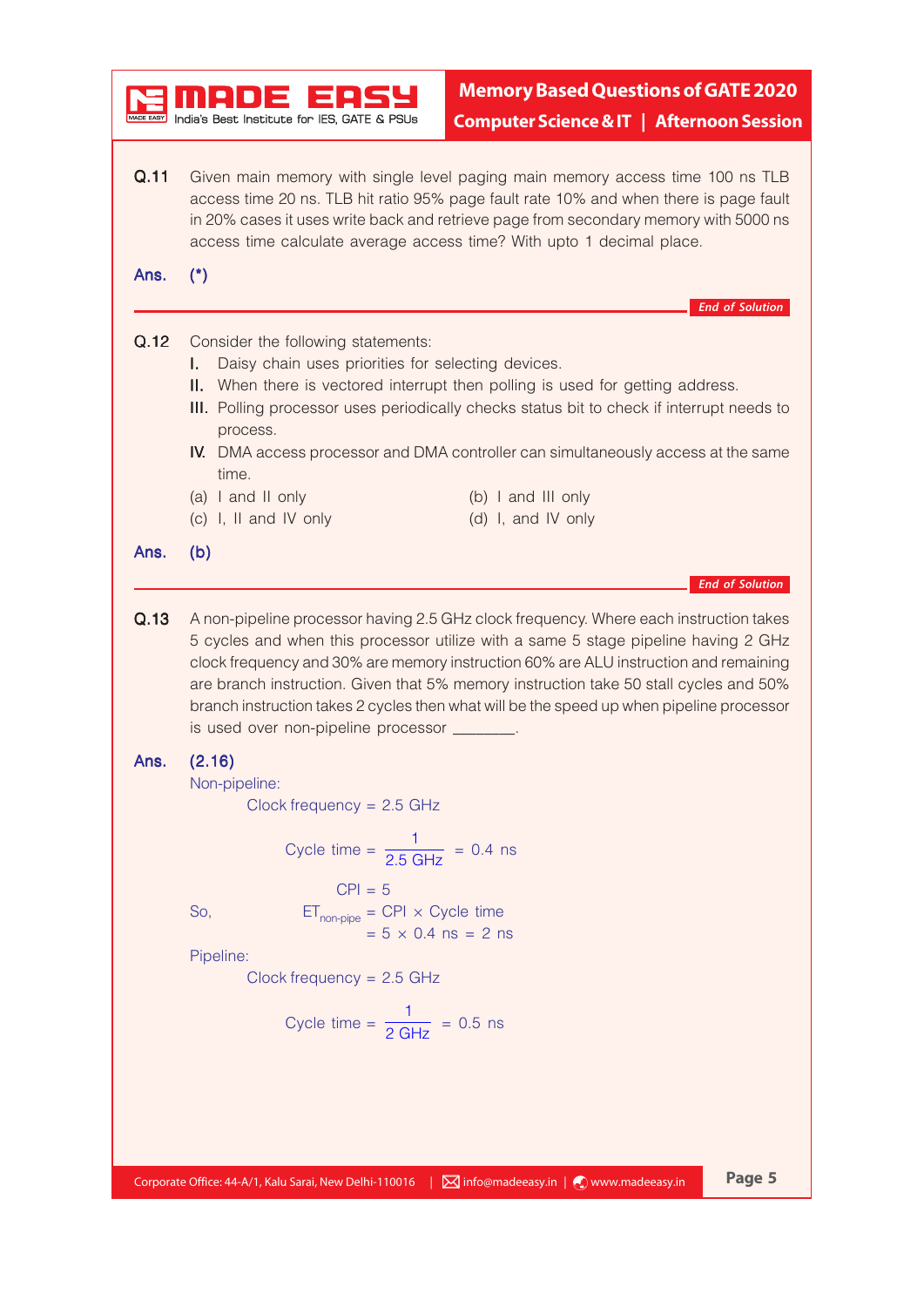

Q.14 A 16-bit instruction having two type of instruction i.e. R-type and I-type where 16-bit instruction supports 64 registers set. Now I-type of instruction has 1 register field and 4-bit immediate field. R-type instruction supports 2 register address field and given that there are 8 different I-type instruction then how many different R-type of instruction are possible \_\_\_\_\_\_\_.

#### Ans. (14)

Given, 16 bit instruction and 64 registers I type:

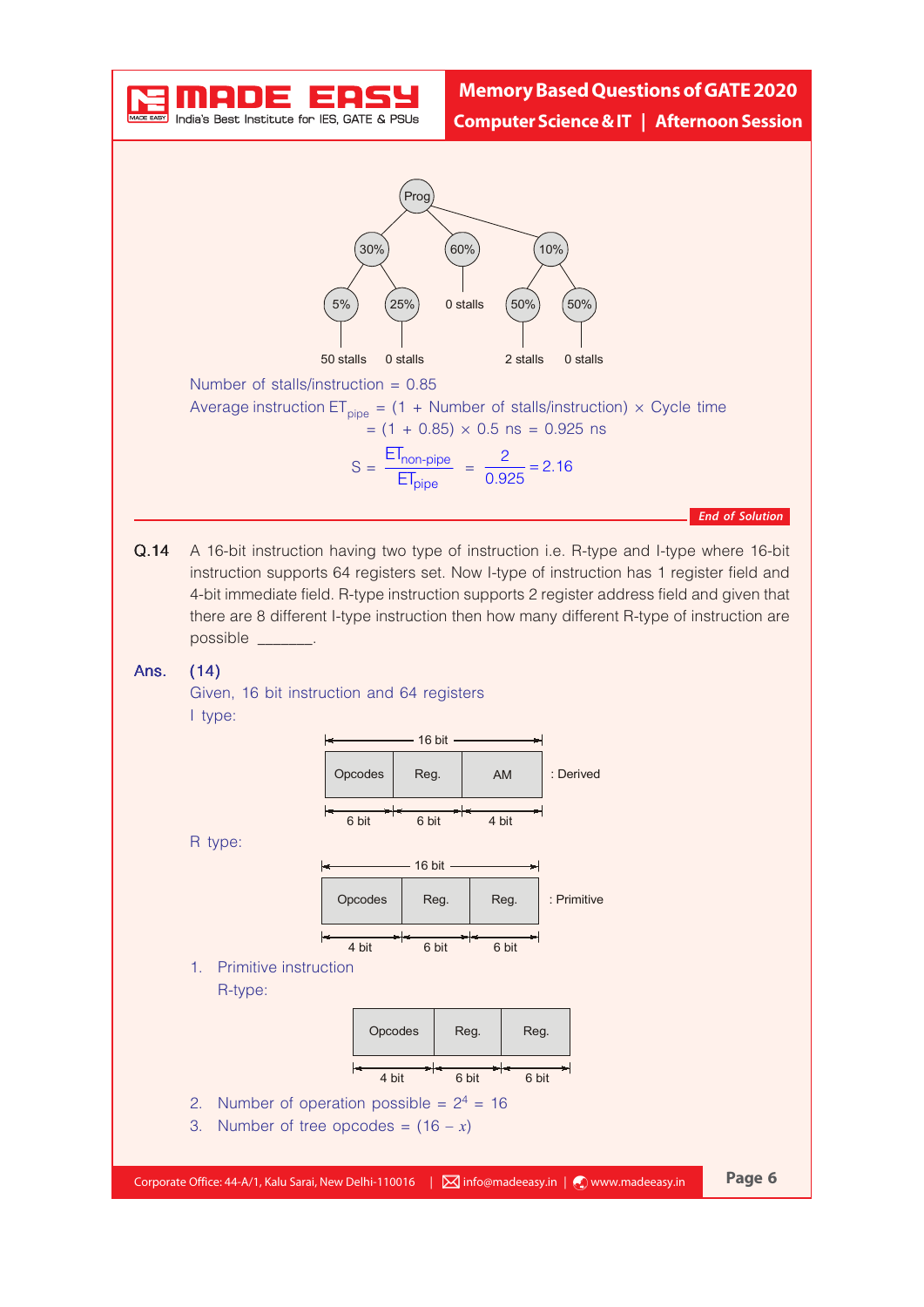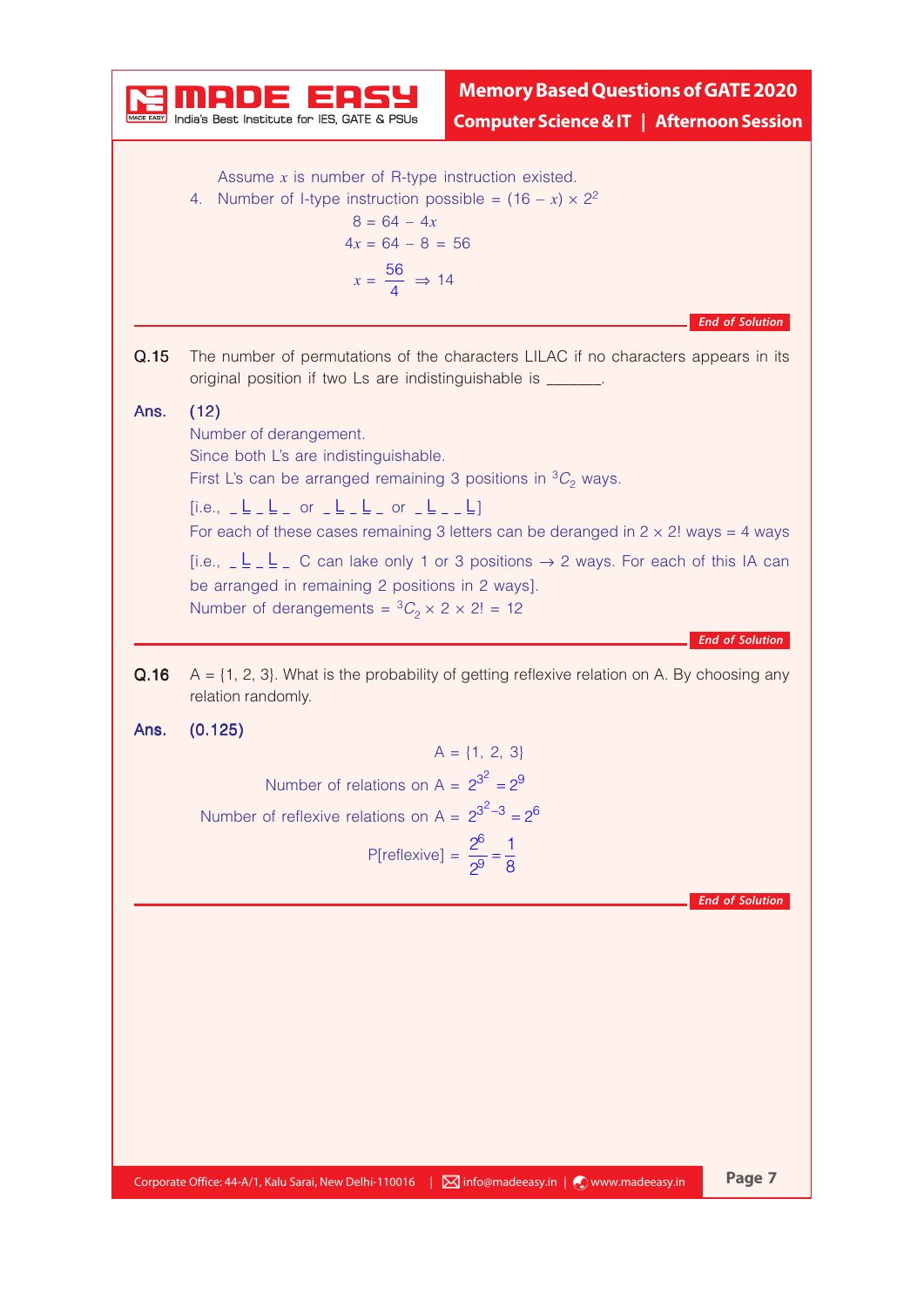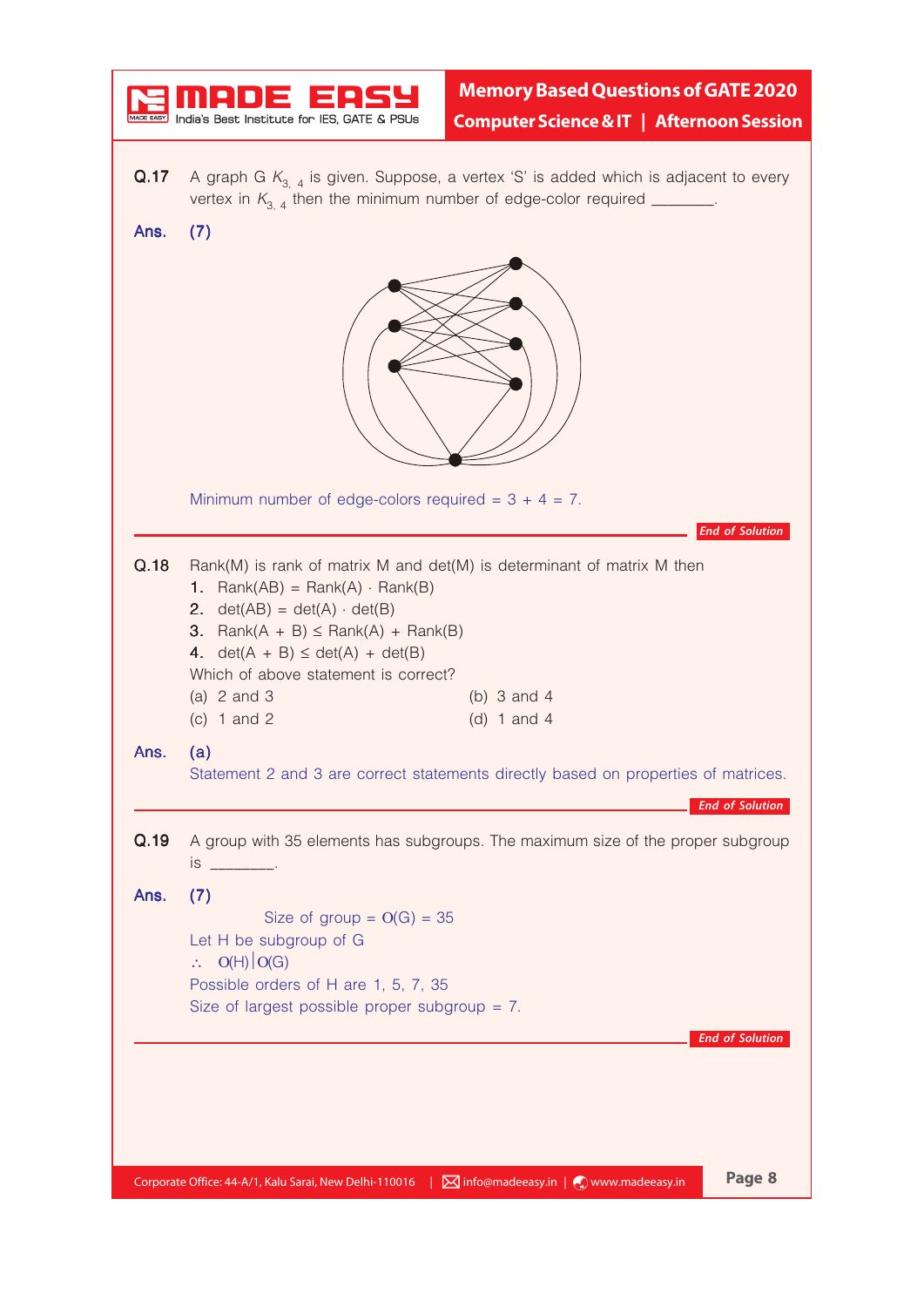|      |                                                                                                                                                                                                                                                                                                                                             | <b>Memory Based Questions of GATE 2020</b>              |                        |
|------|---------------------------------------------------------------------------------------------------------------------------------------------------------------------------------------------------------------------------------------------------------------------------------------------------------------------------------------------|---------------------------------------------------------|------------------------|
|      | India's Best Institute for IES, GATE & PSUs                                                                                                                                                                                                                                                                                                 | <b>Computer Science &amp; IT   Afternoon Session</b>    |                        |
| Q.20 | Which of the following is not valid?<br>(a) $\exists x \ (p(x) \rightarrow w) \equiv \forall x \ p(x) \rightarrow w$<br>(b) $\forall x \ (\rho(x) \rightarrow w) \equiv \forall x \ \rho(x) \rightarrow w$<br>(c) $\exists x \ (p(x) \land w) = \exists x \ p(x) \land w$<br>(d) $\forall x \ (p(x) \lor w) \equiv \forall x \ p(x) \lor w$ |                                                         |                        |
| Ans. | (b)<br>$\forall x \ (p(x) \rightarrow w) \equiv \forall x \ p(x) \rightarrow w$ is wrong<br>Since $\forall x [p(x) \rightarrow w]$<br>$\equiv \forall x [\neg p(x) \lor w]$<br>$\equiv \forall x (\neg p(x) \lor w)$                                                                                                                        |                                                         |                        |
|      | $\equiv \neg (\exists x \ p(x)) \lor w$<br>$\equiv \exists x \ p(x) \rightarrow w$                                                                                                                                                                                                                                                          |                                                         |                        |
| Q.21 | Given vertex set $(v_1, v_2, v_3, \ldots, v_{100})$ , the edge weight is $ v_i - v_j $ where $i \le i \le j \le 100$<br>then the weight of minimum spanning tree is _______.                                                                                                                                                                |                                                         | <b>End of Solution</b> |
| Ans. | (99)                                                                                                                                                                                                                                                                                                                                        |                                                         |                        |
| Q.22 | $T(n) = T(n^{1/a}) + 1$ , $T(b) = 1$ find $T(n)$<br>(a) $\theta(\log_b \log_a n)$<br>(c) $\theta(\log_{ab} n)$                                                                                                                                                                                                                              | (b) $\theta(\log_a \log_b n)$<br>(d) $\theta(\log_2 n)$ | <b>End of Solution</b> |
| Ans. | (a)                                                                                                                                                                                                                                                                                                                                         |                                                         |                        |
|      |                                                                                                                                                                                                                                                                                                                                             |                                                         | <b>End of Solution</b> |
|      |                                                                                                                                                                                                                                                                                                                                             |                                                         |                        |
|      |                                                                                                                                                                                                                                                                                                                                             |                                                         |                        |
|      |                                                                                                                                                                                                                                                                                                                                             |                                                         |                        |
|      |                                                                                                                                                                                                                                                                                                                                             |                                                         |                        |
|      |                                                                                                                                                                                                                                                                                                                                             |                                                         |                        |
|      | Corporate Office: 44-A/1, Kalu Sarai, New Delhi-110016                                                                                                                                                                                                                                                                                      | $\boxtimes$ info@madeeasy.in   $\odot$ www.madeeasy.in  | Page 9                 |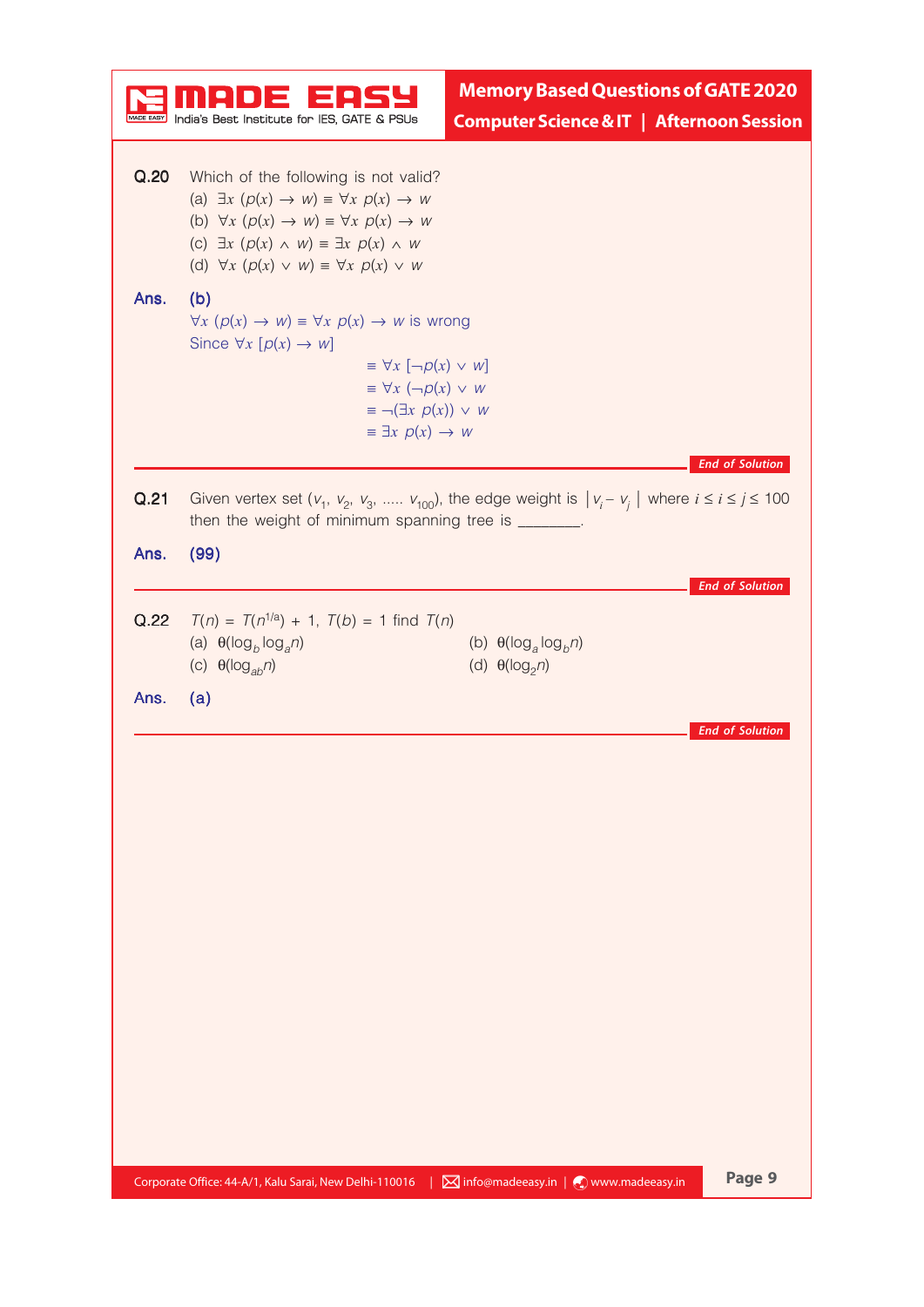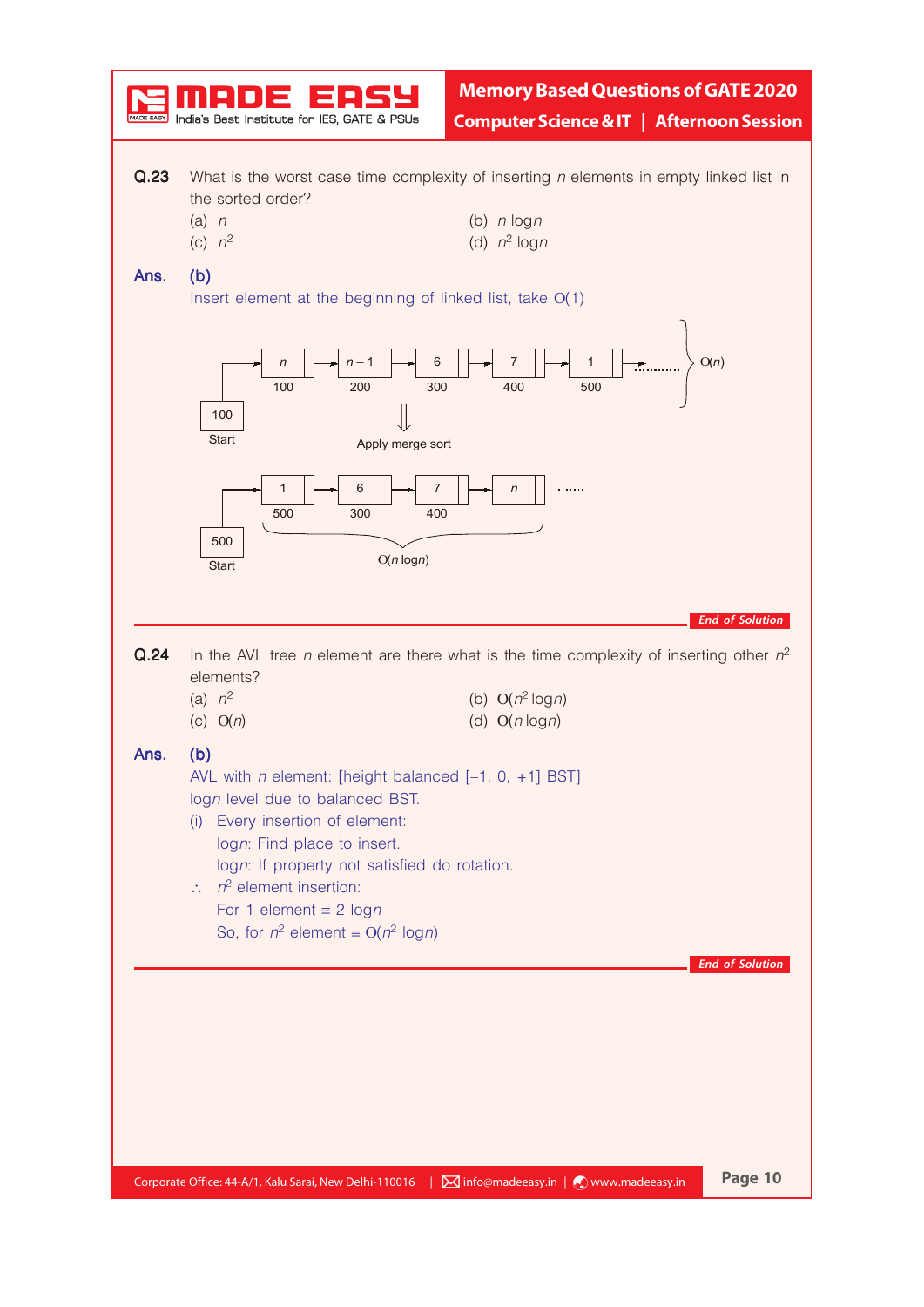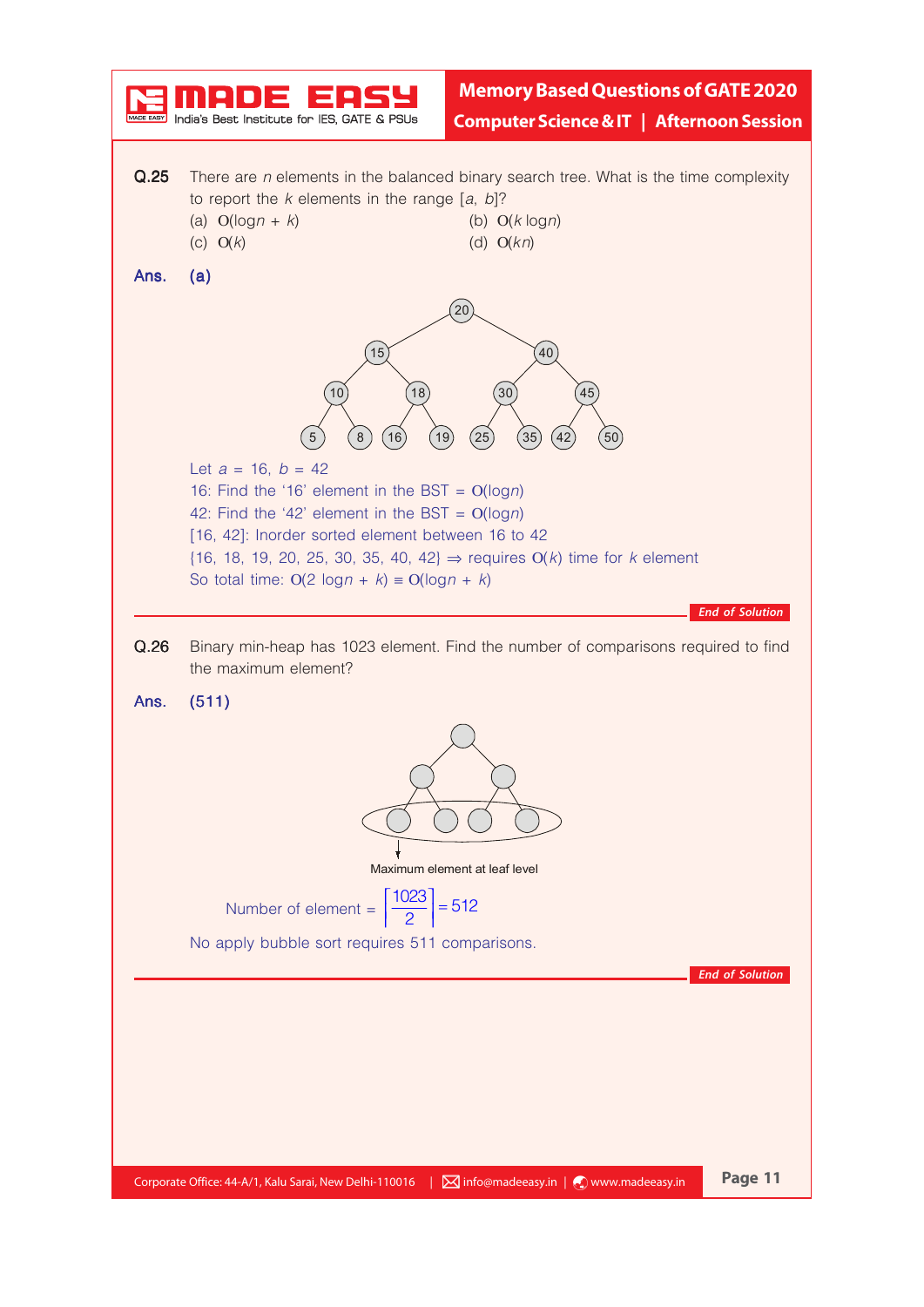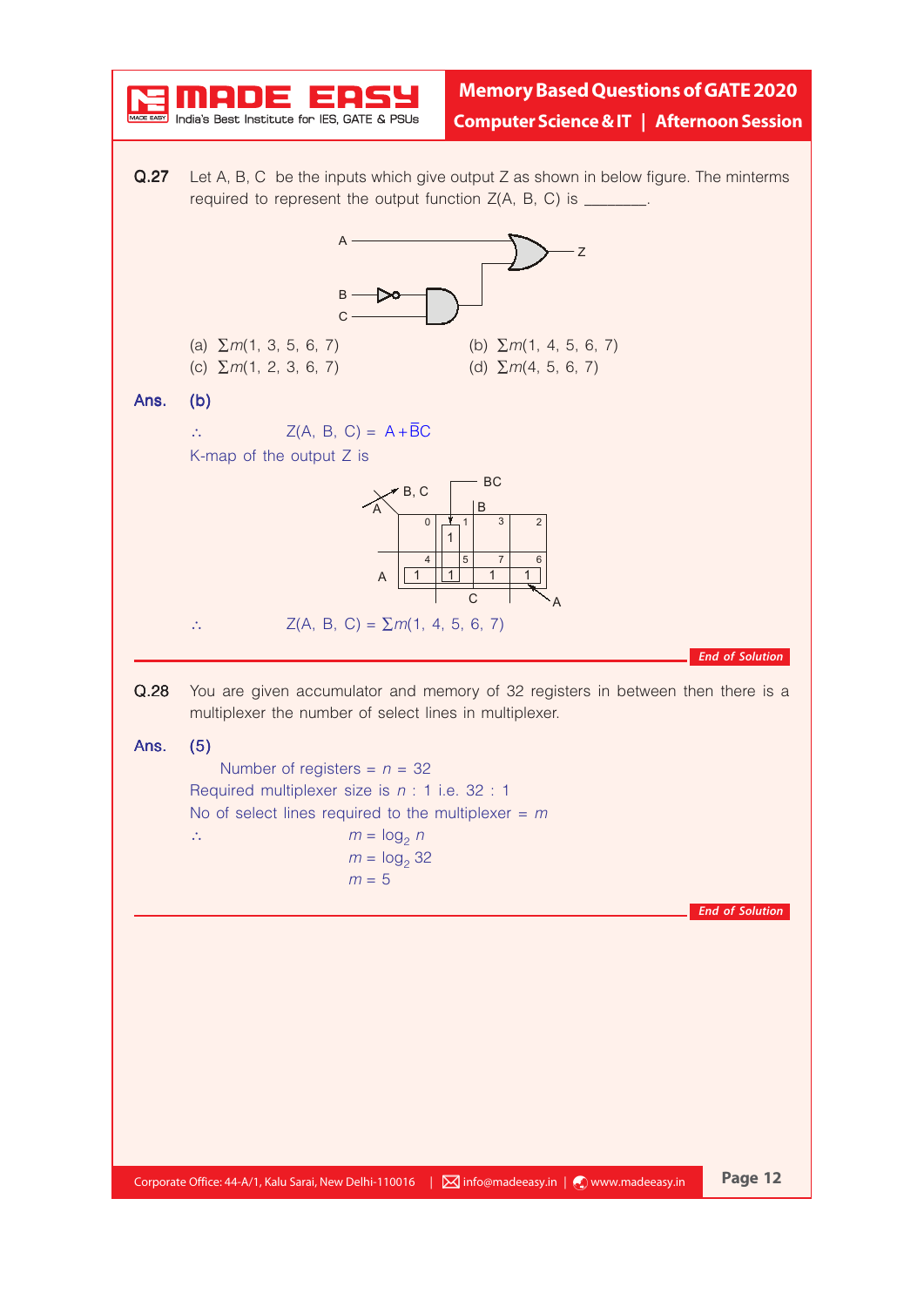

**Memory Based Questions of GATE 2020**

 $\overline{r}$  India's Best Institute for IES. GATE & PSUs

**Computer Science & IT | Afternoon Session**

Q.29 **Catalog**

| salarog         |                |      |
|-----------------|----------------|------|
| sno             | pno            | cost |
| $\mathcal{S}_1$ | $P_1$          | 50   |
| S <sub>1</sub>  | $P_{2}$        | 50   |
| $\mathcal{S}_1$ | $P_{3}$        | 100  |
| S <sub>2</sub>  | $P_4$          | 200  |
| S <sub>2</sub>  | $P_5$          | 250  |
| $S_3$           | $P_{1}$        | 250  |
| $S_3$           | P <sub>2</sub> | 150  |
| S <sub>3</sub>  | $P_5$          | 300  |
| S <sub>4</sub>  | $P_{4}$        | 250  |

| <b>Supplies</b> |           |                 |
|-----------------|-----------|-----------------|
| sno             | sname     | <b>location</b> |
| S               | <b>RF</b> | Delhi           |
| $S_2$           | BF        | Bangalore       |
| $S_{3}$         | PF        | Chennai         |

SELECT S.sno, S.sname FROM Supplier S, catalog C WHERE S.sno = C.sno AND cost > (SELECT AVG (cost) FROM Catalog WHERE pno =  $P_4$ ' GroupBy pno);

Number of rows returns by above query \_\_\_\_\_\_\_.

### Ans. (4)

SELECT S.sno, S.sname FROM Supplier S, catalog C WHERE S.sno = C.sno AND cost > (SELECT AVG (cost) FROM Catalog WHERE pno =  $P_4$ ' GroupBy pno);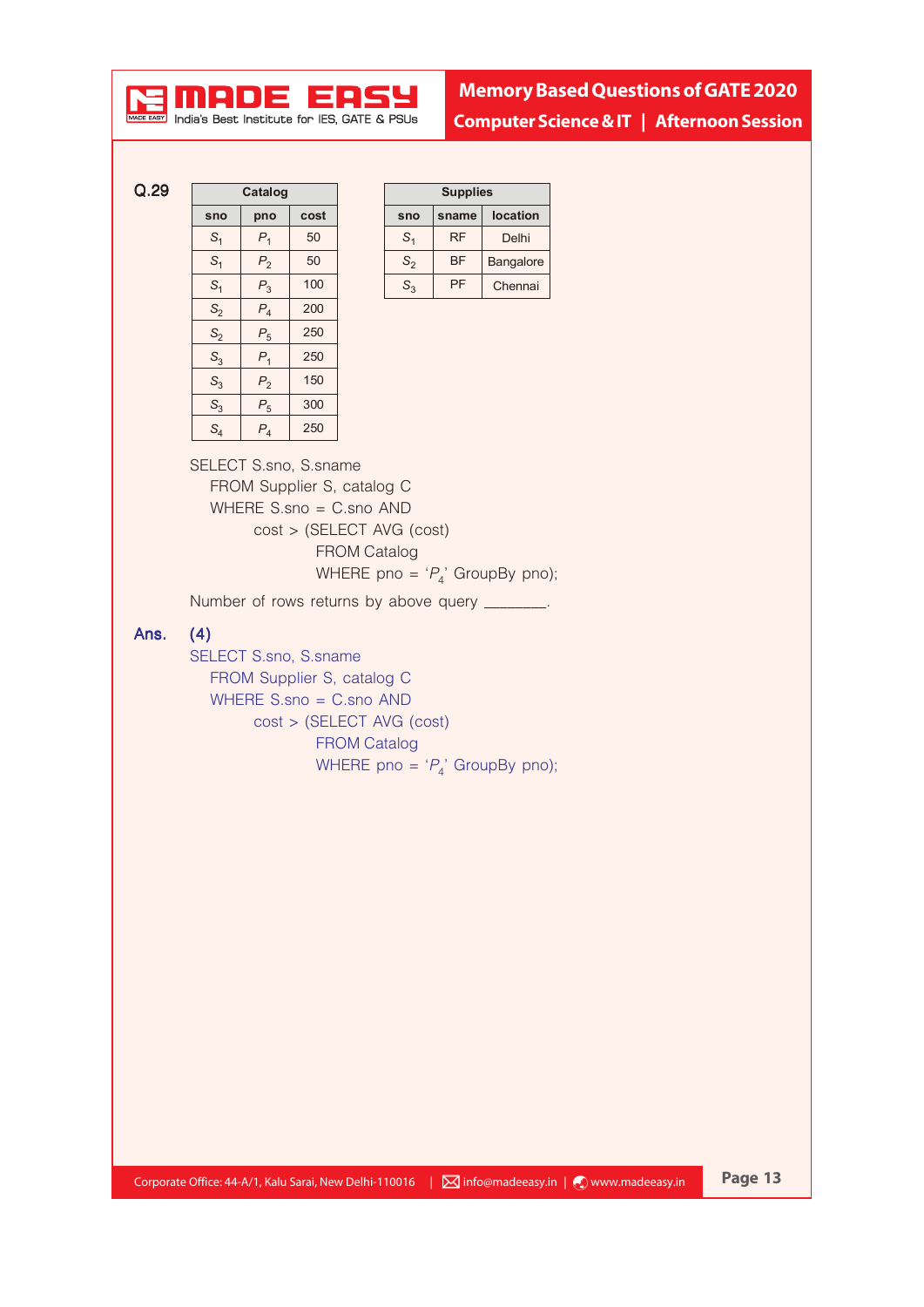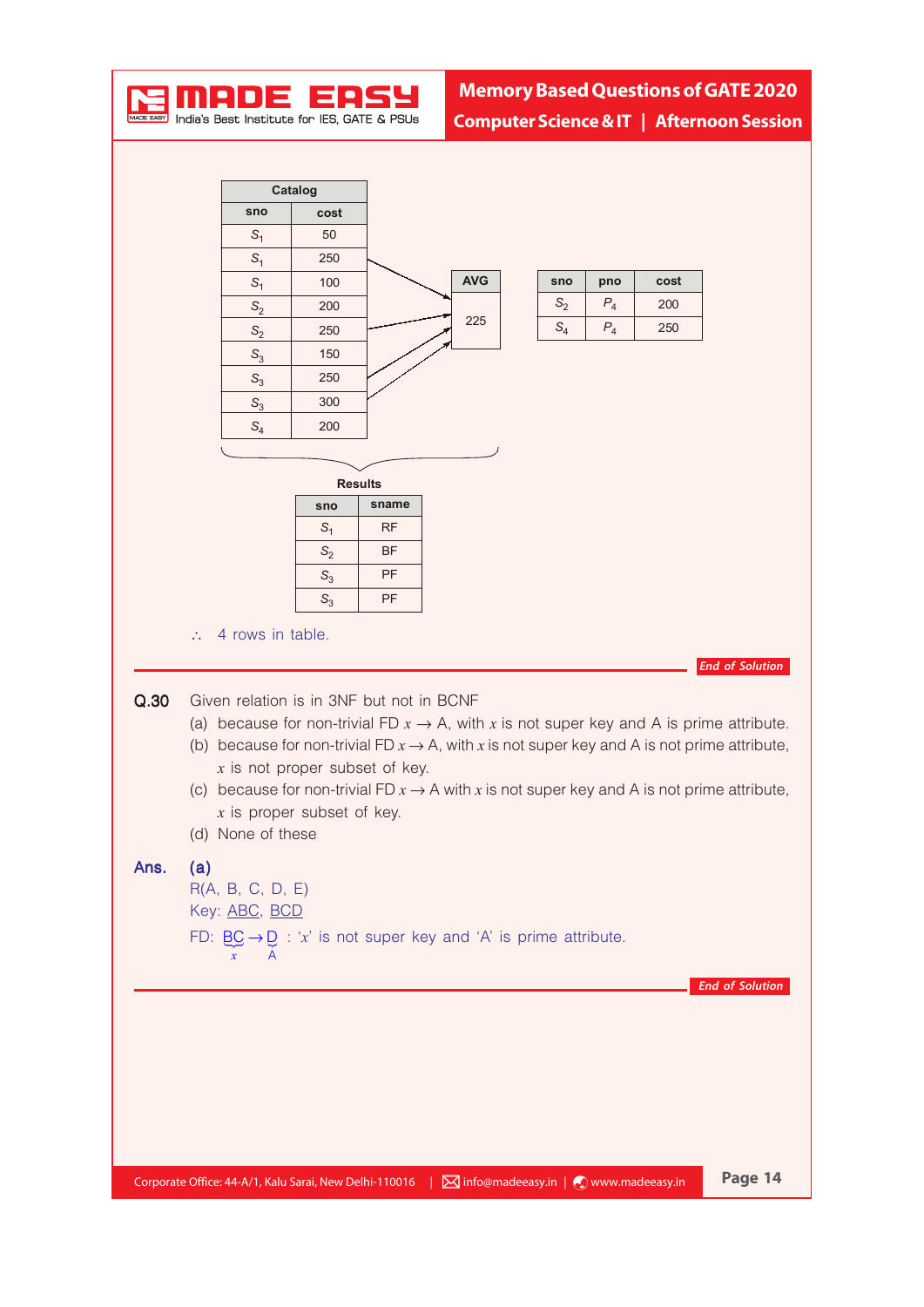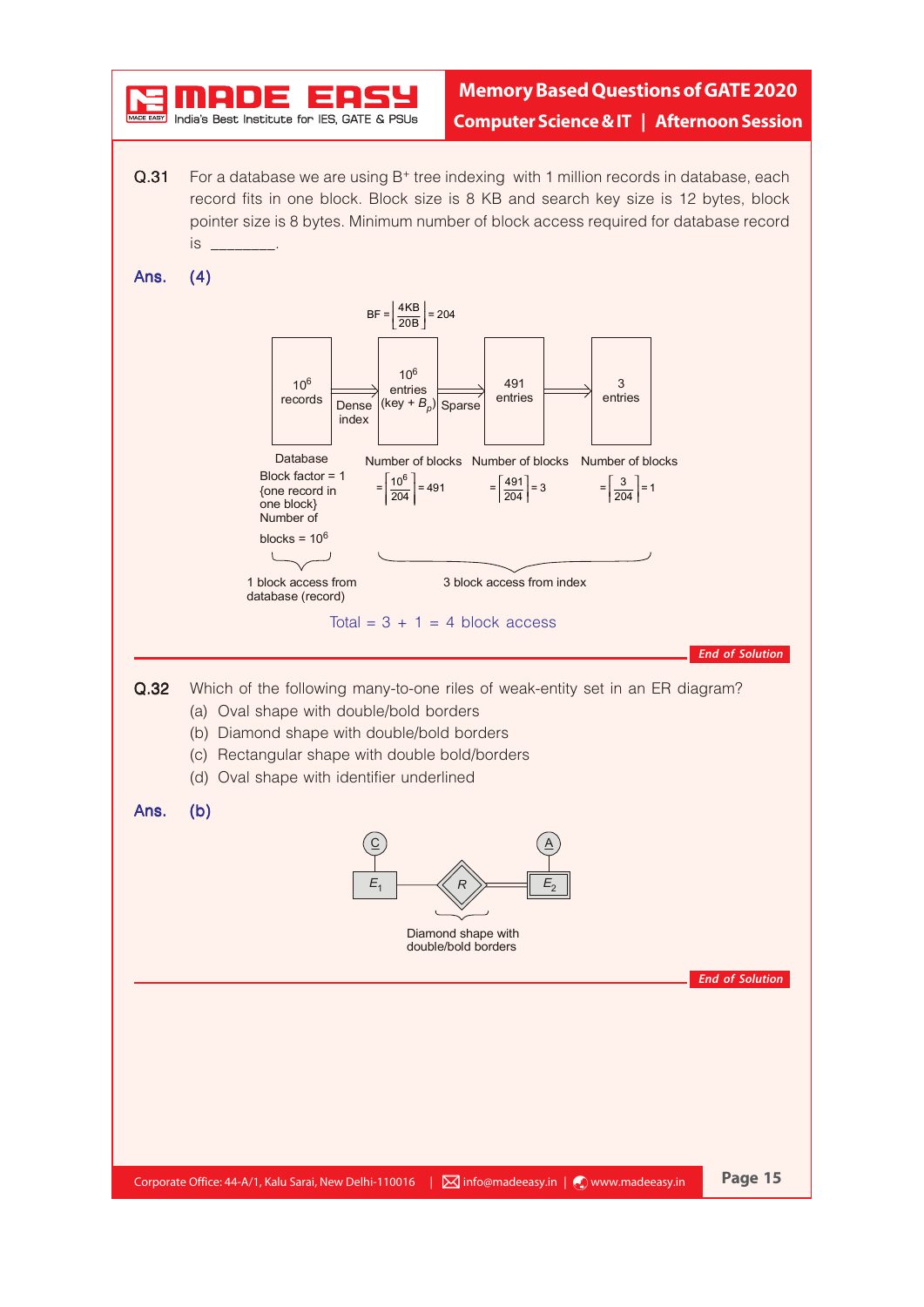



# **ESE 2021 GATE 2021**

# 1 Year/2 Years **Classroom Courses**

**Regular** 

Weekend

Early Start... • Extra Edge...

## **BATCH COMMENCEMENT DATES**

| <b>Delhi and Noida</b>                                                |                                                                  | <b>Rest of India</b>    |  |
|-----------------------------------------------------------------------|------------------------------------------------------------------|-------------------------|--|
|                                                                       |                                                                  | Patna: 24-02-2020       |  |
| <b>REGULAR</b><br><b>BATCHES</b>                                      |                                                                  | Lucknow: 20-02-2020     |  |
|                                                                       |                                                                  | Bhopal: 16-01-2020      |  |
| <b>DELHI</b><br><b>Evening:</b>                                       | <b>WEEKEND</b><br><b>BATCHES</b>                                 | Indore: 20-02-2020      |  |
| ME: 16 <sup>th</sup> Jan, 2020<br>25 <sup>th</sup> Feb, 2020          | <b>DELHI</b>                                                     | Pune: 10-02-2020        |  |
| CE: 30th Jan, 2020<br>20 <sup>th</sup> Feb, 2020                      | <b>CE: 1st Feb, 2020</b><br>ME: 9 <sup>th</sup> Feb, 2020        | Hyderabad: 16-03-2020   |  |
| EE, EC: 20 <sup>th</sup> Jan, 2020                                    | EE: 22 <sup>nd</sup> Feb, 2020<br>EC: 22 <sup>nd</sup> Feb, 2020 | Bhubaneswar: 23-01-2020 |  |
| <b>Morning:</b><br>CE, ME: 12 <sup>th</sup> Feb, 2020                 | <b>NOIDA</b>                                                     | Kolkata: 25-01-2020     |  |
| (Batch Closed)<br>EE: 18 <sup>th</sup> Feb, 2020                      | CE & ME: 8 <sup>th</sup> Feb, 2020<br>EC & EE: 18th Jan, 2020    | Jaipur: 16-02-2020      |  |
| EC: 6 <sup>th</sup> Apr, 2020<br><b>CS: 18<sup>th</sup> May, 2020</b> | 16 <sup>th</sup> Feb, 2020                                       |                         |  |
|                                                                       |                                                                  |                         |  |

**(** www.madeeasy.in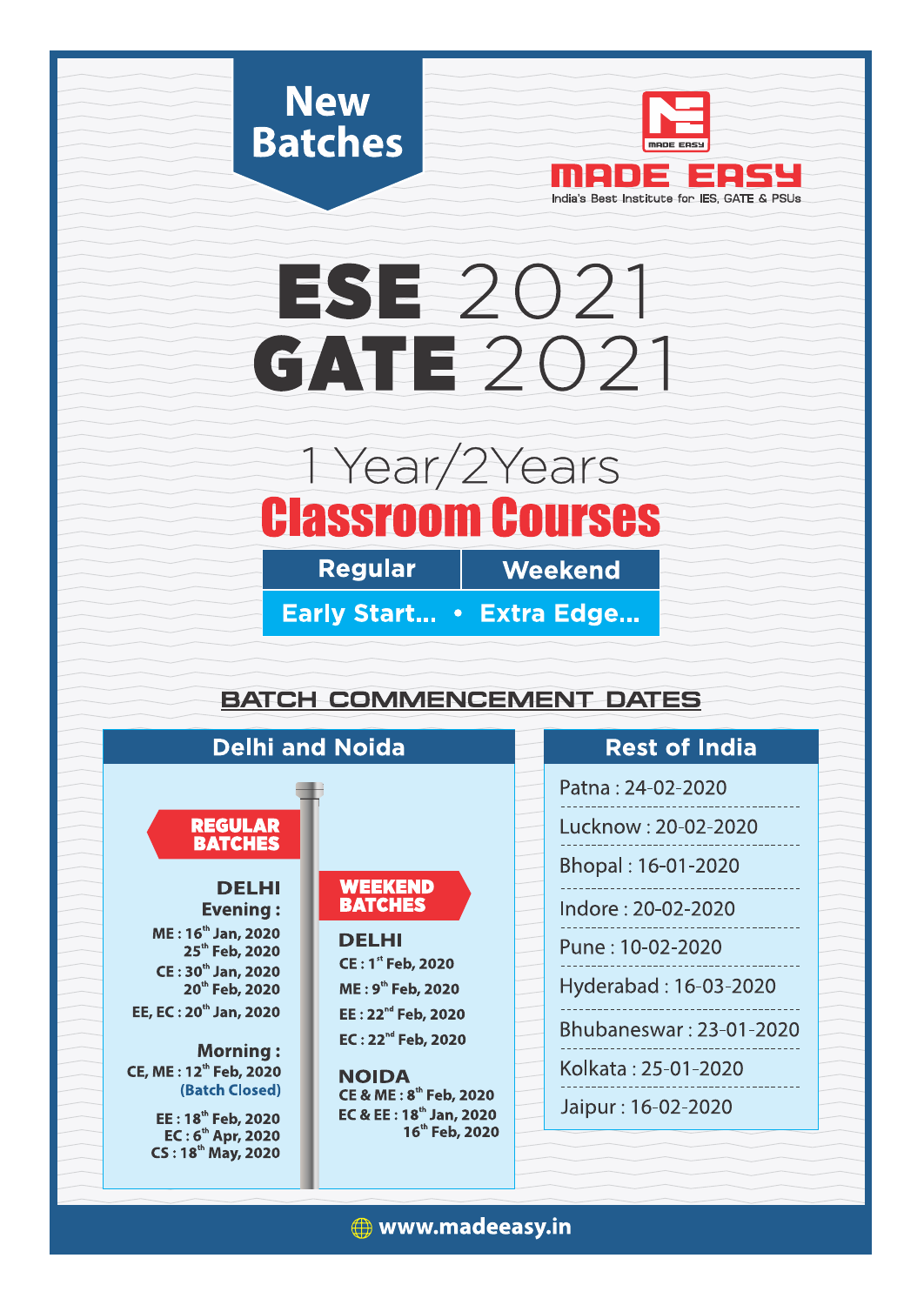|      | India's Best Institute for IES, GATE & PSUs                                                                                                                                                                                                                                                                                           | <b>Memory Based Questions of GATE 2020</b><br><b>Computer Science &amp; IT   Afternoon Session</b>                                                                                                                                                            |
|------|---------------------------------------------------------------------------------------------------------------------------------------------------------------------------------------------------------------------------------------------------------------------------------------------------------------------------------------|---------------------------------------------------------------------------------------------------------------------------------------------------------------------------------------------------------------------------------------------------------------|
| Q.33 | as maximum segment.                                                                                                                                                                                                                                                                                                                   | TCP connection maximum segment size = $2$ KB is starting at $t = 0$ and threshold is<br>32 KB and calculate sender window size at $(t + 60 \text{ ms})$ where (RTT = 6 ms) given 50 KB                                                                        |
| Ans. | (44)                                                                                                                                                                                                                                                                                                                                  | <b>End of Solution</b>                                                                                                                                                                                                                                        |
| Q.34 | connection, then the number of HTTP connection required _______.                                                                                                                                                                                                                                                                      | A web page has some text and 4 small size images, used non-persistent HTTP                                                                                                                                                                                    |
| Ans. | (5)                                                                                                                                                                                                                                                                                                                                   | In non persistent HTTP for every objects there is a TCP connection required.<br>Hence 1 TCP connection for text and 4 TCP connections for images required.                                                                                                    |
| Q.35 | $L_1 = \{wxyx \mid w, x, y \in (0 + 1)^+\}$<br>$L_2 = \{xy \mid x, y \in (a + b)^*,  x  =  y , x \neq y\}$<br>(c) $L_1$ and $L_2$ are not CFL                                                                                                                                                                                         | <b>End of Solution</b><br>(a) $L_1$ is not regular but $L_2$ is CFL (b) $L_1$ is CFL and $L_2$ is not CFL<br>(d) $L_1$ is regular and $L_2$ is CFL                                                                                                            |
| Ans. | (d)<br>$L_1$ is regular and $L_2$ is CFL.<br>In $L_1$ putting x as 0 and 1 we get a subset<br>language.<br>Since we wrote regular expression for $L_1$ , it is regular.                                                                                                                                                               | $w0y0 + w1y1 = (0 + 1)^{+} 0 (0 + 1)^{+} 0 + (0 + 1)^{+} 1(0 + 1)^{+} 1$<br>Now by putting $x$ as 00, 01, 10, 11 we can show that above minimal regular expression<br>covers all such things and hence above expression is not a subset but is equal to given |
| Q.36 | $S \rightarrow aSB$ d<br>$B \rightarrow b$<br>"aaadbbb" which using bottom up parser, how many step required?                                                                                                                                                                                                                         | of Solutio                                                                                                                                                                                                                                                    |
| Ans. | (7)<br>$S \rightarrow aSB$<br>$\rightarrow$ aaSBB [S $\rightarrow$ aSB]<br>$\rightarrow$ aaaSBBB [S $\rightarrow$ aSB]<br>$\rightarrow$ aaadBBB [S $\rightarrow$ d]<br>$\rightarrow$ aaadbBB [B $\rightarrow$ b]<br>$\rightarrow$ aaadbbB [B $\rightarrow$ b]<br>$\rightarrow$ aaadbbb [B $\rightarrow$ b]<br>Total 7 steps required. | <b>End of Solution</b>                                                                                                                                                                                                                                        |
|      |                                                                                                                                                                                                                                                                                                                                       |                                                                                                                                                                                                                                                               |
|      | Corporate Office: 44-A/1, Kalu Sarai, New Delhi-110016                                                                                                                                                                                                                                                                                | Page 16<br>$\mid$ $\blacktriangleright$ info@madeeasy.in $\mid \mathcal{C}$ www.madeeasy.in                                                                                                                                                                   |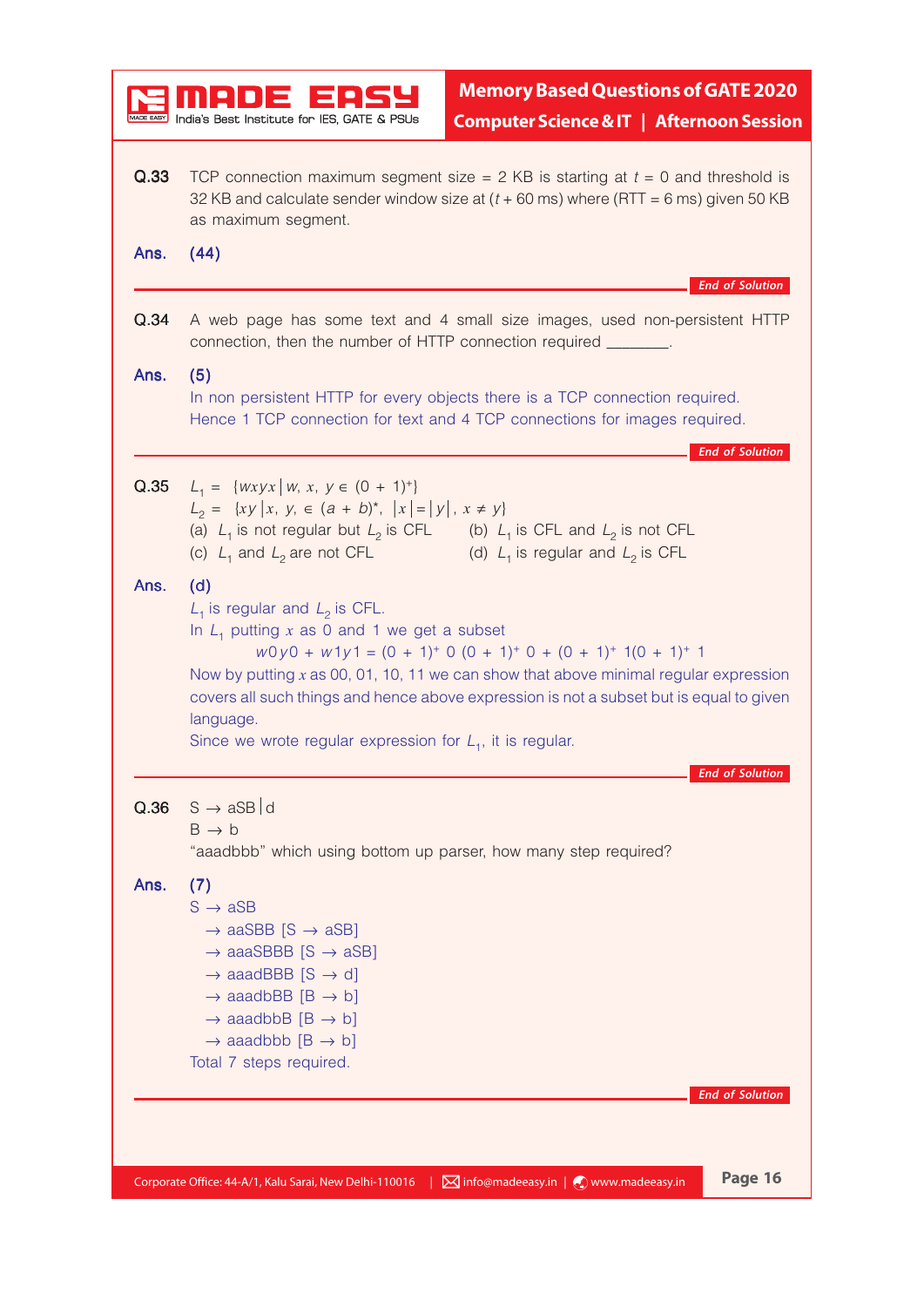| India's Best Institute for IES, GATE & PSUs<br>Which of the following regular expression will contain set of all binary strings containing<br>Q.37<br>odd number of 1's?<br>(b) $0^*$ (0 <sup>*</sup> 1 0 <sup>*</sup> 1 0 <sup>*</sup> ) <sup>*</sup> 1 0 <sup>*</sup><br>(a) $10^{*} (0^{*} 10^{*} 10^{*})^{*}$<br>(c) $(0^* 1 0^* 1 0^*)^* 0^* 1$<br>(d) $((0 + 1)^* 1 + (0 + 1)^*) 1 0^*$<br>Ans.<br>(b)<br>Try to find counter example to show expression incomplete.<br>(a) is incorrect because it forces the string to start with "1" and hence cannot generate<br>a string like "01", which has odd number of ones.<br>(c) is incorrect because it force to end with "1" and hence cannot generate "10".<br>(d) is same as $(0 + 1)^*10^*$ which will generate some wrong strings like "110" which<br>has even number of 1's. It is a superset and hence not correct.<br>(b) is same as $(0^* 1 0^* 1 0^*)^* 1 0^*$ which is correct.<br><b>End of Solution</b><br>Given $L = \{a^n   n \ge 0\} \cup \{a^n b^n   n \ge 0\}$ . Tell us where L is<br>Q.38<br>(a) DCFL<br>(b) Non-DCFL<br>(c) Context-free language<br>(d) CFL but not DCFL<br>Ans.<br>(a)<br>$\left\{a^{n}b^{n}\right\}$ $n\geq 0$ } is a well known DCFL.<br>$\{a^n \mid n \ge 0\}$ is a well known regular language.<br>$L = DCFL \cup Regular = DCFL$ by closure properly<br>So,<br>DCFL is the strongest correct answer.<br><b>End of Solution</b><br>Given four languages, which of the following are undecidable?<br>Q.39<br>Where <m> denotes encoding of a Turing Machine M<br/><math>L_1 = \{ <m> \vert L(M) = \phi \}</m></math><br/><math>L_2 = \{ <m> \}</m></math> L(M) is non recursive}<br/><math>L_3 = \{ &lt; M, w, q &gt;   M \text{ will visit the state } q \text{ when } M \text{ execute on } w \text{ and take exactly } 100 \}</math><br/>steps]<br/><math>L_4 = \{ <m> \}</m></math> <math>\sqcup</math> (M) accept strings where strings length is atleast 20}<br/>Which one of the following are/in undecidable?<br/>(b) <math>L_2</math> and <math>L_3</math><br/>(a) <math>L_1</math> and <math>L_2</math><br/>(d) <math>L_1</math>, <math>L_2</math> and <math>L_3</math><br/>(c) <math>L_1</math> and <math>L_4</math><br/>(d)<br/>Ans.<br/><math>L(M) = \phi</math> is emptiness problem of TM, which is undecidable, by Rice's theorem since<br/>(i)<br/>it is a non-trivial problem.<br/><math>L(M)</math> = non-recursive is also non-trivial question, since some TM can accept non-<br/>(ii)<br/>recursive language and some may not, so by Rice's theorem it is undecidable.<br/>(iii) Rice's theorem applied and hence <math>L_3</math> is undecidable.<br/>(iv) With UTM we can check it M accept string by 100 steps. So <math>L_4</math> decidable<br/><math>L_1</math>, <math>L_2</math> and <math>L_3</math> are undecidable.<br/><b>End of Solution</b></m> |                                                        | <b>Memory Based Questions of GATE 2020</b>           |
|----------------------------------------------------------------------------------------------------------------------------------------------------------------------------------------------------------------------------------------------------------------------------------------------------------------------------------------------------------------------------------------------------------------------------------------------------------------------------------------------------------------------------------------------------------------------------------------------------------------------------------------------------------------------------------------------------------------------------------------------------------------------------------------------------------------------------------------------------------------------------------------------------------------------------------------------------------------------------------------------------------------------------------------------------------------------------------------------------------------------------------------------------------------------------------------------------------------------------------------------------------------------------------------------------------------------------------------------------------------------------------------------------------------------------------------------------------------------------------------------------------------------------------------------------------------------------------------------------------------------------------------------------------------------------------------------------------------------------------------------------------------------------------------------------------------------------------------------------------------------------------------------------------------------------------------------------------------------------------------------------------------------------------------------------------------------------------------------------------------------------------------------------------------------------------------------------------------------------------------------------------------------------------------------------------------------------------------------------------------------------------------------------------------------------------------------------------------------------------------------------------------------------------------------------------------------------------------------------------------------------------------------------------------------------------------------------------------------------------------------------------------------------------------------------------------------------------------------------------------------------------|--------------------------------------------------------|------------------------------------------------------|
|                                                                                                                                                                                                                                                                                                                                                                                                                                                                                                                                                                                                                                                                                                                                                                                                                                                                                                                                                                                                                                                                                                                                                                                                                                                                                                                                                                                                                                                                                                                                                                                                                                                                                                                                                                                                                                                                                                                                                                                                                                                                                                                                                                                                                                                                                                                                                                                                                                                                                                                                                                                                                                                                                                                                                                                                                                                                                  |                                                        | <b>Computer Science &amp; IT   Afternoon Session</b> |
|                                                                                                                                                                                                                                                                                                                                                                                                                                                                                                                                                                                                                                                                                                                                                                                                                                                                                                                                                                                                                                                                                                                                                                                                                                                                                                                                                                                                                                                                                                                                                                                                                                                                                                                                                                                                                                                                                                                                                                                                                                                                                                                                                                                                                                                                                                                                                                                                                                                                                                                                                                                                                                                                                                                                                                                                                                                                                  |                                                        |                                                      |
|                                                                                                                                                                                                                                                                                                                                                                                                                                                                                                                                                                                                                                                                                                                                                                                                                                                                                                                                                                                                                                                                                                                                                                                                                                                                                                                                                                                                                                                                                                                                                                                                                                                                                                                                                                                                                                                                                                                                                                                                                                                                                                                                                                                                                                                                                                                                                                                                                                                                                                                                                                                                                                                                                                                                                                                                                                                                                  |                                                        |                                                      |
|                                                                                                                                                                                                                                                                                                                                                                                                                                                                                                                                                                                                                                                                                                                                                                                                                                                                                                                                                                                                                                                                                                                                                                                                                                                                                                                                                                                                                                                                                                                                                                                                                                                                                                                                                                                                                                                                                                                                                                                                                                                                                                                                                                                                                                                                                                                                                                                                                                                                                                                                                                                                                                                                                                                                                                                                                                                                                  |                                                        |                                                      |
|                                                                                                                                                                                                                                                                                                                                                                                                                                                                                                                                                                                                                                                                                                                                                                                                                                                                                                                                                                                                                                                                                                                                                                                                                                                                                                                                                                                                                                                                                                                                                                                                                                                                                                                                                                                                                                                                                                                                                                                                                                                                                                                                                                                                                                                                                                                                                                                                                                                                                                                                                                                                                                                                                                                                                                                                                                                                                  |                                                        |                                                      |
|                                                                                                                                                                                                                                                                                                                                                                                                                                                                                                                                                                                                                                                                                                                                                                                                                                                                                                                                                                                                                                                                                                                                                                                                                                                                                                                                                                                                                                                                                                                                                                                                                                                                                                                                                                                                                                                                                                                                                                                                                                                                                                                                                                                                                                                                                                                                                                                                                                                                                                                                                                                                                                                                                                                                                                                                                                                                                  |                                                        |                                                      |
|                                                                                                                                                                                                                                                                                                                                                                                                                                                                                                                                                                                                                                                                                                                                                                                                                                                                                                                                                                                                                                                                                                                                                                                                                                                                                                                                                                                                                                                                                                                                                                                                                                                                                                                                                                                                                                                                                                                                                                                                                                                                                                                                                                                                                                                                                                                                                                                                                                                                                                                                                                                                                                                                                                                                                                                                                                                                                  |                                                        |                                                      |
|                                                                                                                                                                                                                                                                                                                                                                                                                                                                                                                                                                                                                                                                                                                                                                                                                                                                                                                                                                                                                                                                                                                                                                                                                                                                                                                                                                                                                                                                                                                                                                                                                                                                                                                                                                                                                                                                                                                                                                                                                                                                                                                                                                                                                                                                                                                                                                                                                                                                                                                                                                                                                                                                                                                                                                                                                                                                                  |                                                        |                                                      |
|                                                                                                                                                                                                                                                                                                                                                                                                                                                                                                                                                                                                                                                                                                                                                                                                                                                                                                                                                                                                                                                                                                                                                                                                                                                                                                                                                                                                                                                                                                                                                                                                                                                                                                                                                                                                                                                                                                                                                                                                                                                                                                                                                                                                                                                                                                                                                                                                                                                                                                                                                                                                                                                                                                                                                                                                                                                                                  |                                                        |                                                      |
|                                                                                                                                                                                                                                                                                                                                                                                                                                                                                                                                                                                                                                                                                                                                                                                                                                                                                                                                                                                                                                                                                                                                                                                                                                                                                                                                                                                                                                                                                                                                                                                                                                                                                                                                                                                                                                                                                                                                                                                                                                                                                                                                                                                                                                                                                                                                                                                                                                                                                                                                                                                                                                                                                                                                                                                                                                                                                  |                                                        |                                                      |
|                                                                                                                                                                                                                                                                                                                                                                                                                                                                                                                                                                                                                                                                                                                                                                                                                                                                                                                                                                                                                                                                                                                                                                                                                                                                                                                                                                                                                                                                                                                                                                                                                                                                                                                                                                                                                                                                                                                                                                                                                                                                                                                                                                                                                                                                                                                                                                                                                                                                                                                                                                                                                                                                                                                                                                                                                                                                                  |                                                        |                                                      |
|                                                                                                                                                                                                                                                                                                                                                                                                                                                                                                                                                                                                                                                                                                                                                                                                                                                                                                                                                                                                                                                                                                                                                                                                                                                                                                                                                                                                                                                                                                                                                                                                                                                                                                                                                                                                                                                                                                                                                                                                                                                                                                                                                                                                                                                                                                                                                                                                                                                                                                                                                                                                                                                                                                                                                                                                                                                                                  |                                                        |                                                      |
| Minfo@madeeasy.in   @ www.madeeasy.in                                                                                                                                                                                                                                                                                                                                                                                                                                                                                                                                                                                                                                                                                                                                                                                                                                                                                                                                                                                                                                                                                                                                                                                                                                                                                                                                                                                                                                                                                                                                                                                                                                                                                                                                                                                                                                                                                                                                                                                                                                                                                                                                                                                                                                                                                                                                                                                                                                                                                                                                                                                                                                                                                                                                                                                                                                            | Corporate Office: 44-A/1, Kalu Sarai, New Delhi-110016 | Page 17                                              |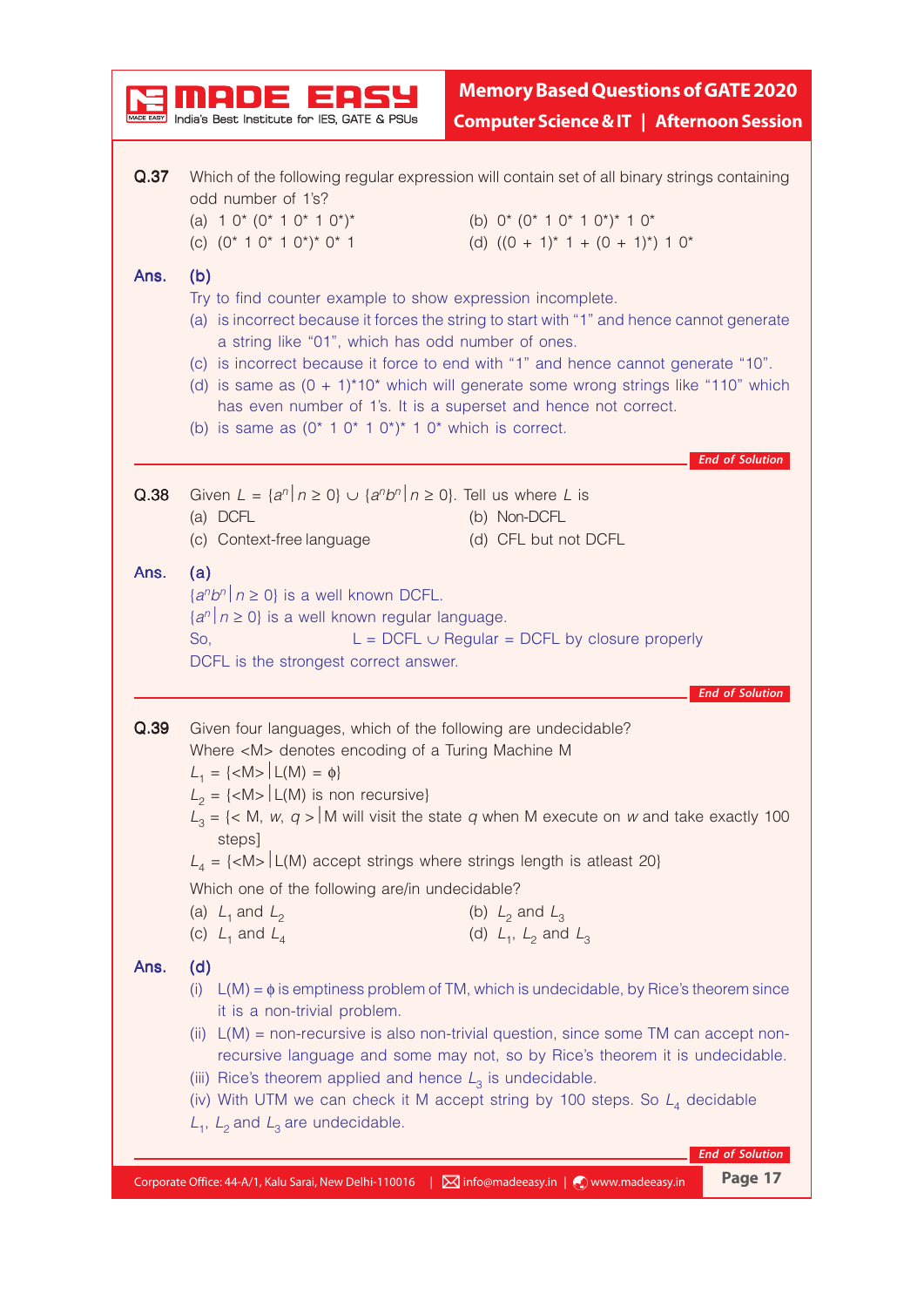# **UPPSC Combined State Engineering Services Exam, 2019**



# **Assistant Engineer | Total Posts : 692**



#### **Commencing from 10<sup>th</sup> Feb, 2020**

- Useful for those candidates who are not able to join classroom programme.
- 650 Hrs of quality classes at your doorstep.
- Flexibility to learn at your own pace.
- **Physical study materials will be dispatched at your address.**

**Admission open**

## **(Online/Offline) Test Series**

**Classes**

**Streams:** CE, ME, EE

### 20 Tests | Commencing from 23<sup>rd</sup> Feb, 2020

- **Quality questions with detailed solutions.**
- Comprehensive performance analysis.
- **Tests on standard and pattern as per UPPSC examination.**

**Streams:** CE, ME, EE

**Admission open**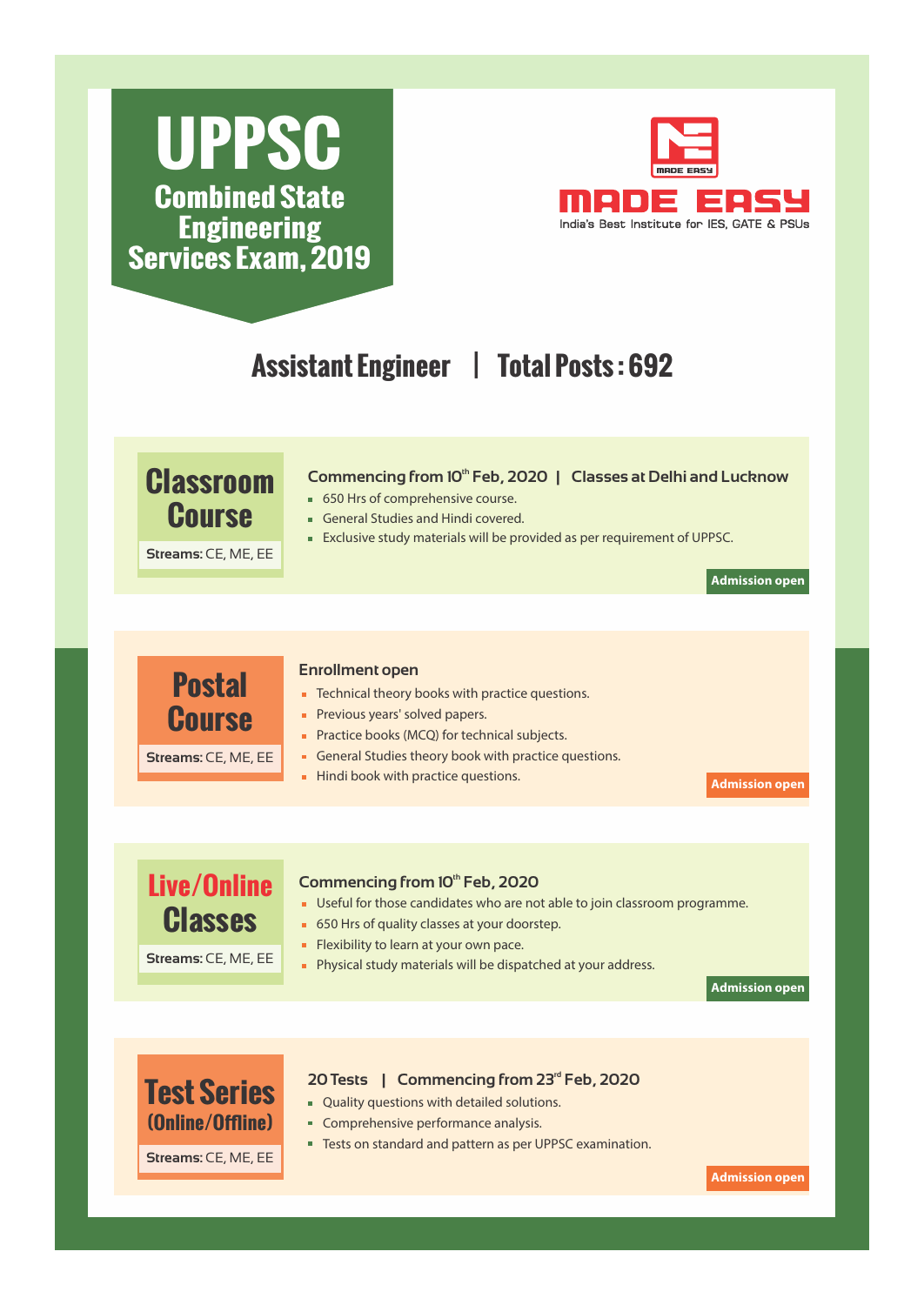|      | India's Best Institute for IES. GATE & PSUs                                                                                                                                                                                                                                                                | <b>Memory Based Questions of GATE 2020</b><br><b>Computer Science &amp; IT   Afternoon Session</b>                                                                                                                                                                                                                                                                                                                                                                                                                                |                        |
|------|------------------------------------------------------------------------------------------------------------------------------------------------------------------------------------------------------------------------------------------------------------------------------------------------------------|-----------------------------------------------------------------------------------------------------------------------------------------------------------------------------------------------------------------------------------------------------------------------------------------------------------------------------------------------------------------------------------------------------------------------------------------------------------------------------------------------------------------------------------|------------------------|
| Q.40 | Which of the following is true?<br>If $L_1 \cup L_2$ is regular, then both $L_1$ and $L_2$ must be regular.<br>L.<br>II. The class of regular language is closed under infinite union.<br>$(a)$ I only<br>(c) II only                                                                                      | (b) Both I and II<br>(d) Neither I nor II                                                                                                                                                                                                                                                                                                                                                                                                                                                                                         |                        |
| Ans. | (d)<br>Ш                                                                                                                                                                                                                                                                                                   | is false, since $\{a^n b^n\} \cup \{a^n b^n\} = \sum^*$ which is regular, but $\{a^n b^n\}$ not regular.<br>is false, since may infinite language can be broken into individual strings which will<br>be infinite union of finite languages. So if regular is closed under infinite union, then<br>all infinite language will become regular, which is untrue. So II is also false.                                                                                                                                               | <b>End of Solution</b> |
| Q.41 | The number of states in a minimal DFA accepting all strings on $\{a, b\}^*$ with number of<br>a's multiple of 2 but not multiple of 3 is _______.                                                                                                                                                          |                                                                                                                                                                                                                                                                                                                                                                                                                                                                                                                                   |                        |
| Ans. | (6)<br>Let,<br>Given language is $L_1 - L_2 = L_1 \cap L_2^c$<br>We can make a DFA for $L_1$ with 2 states.<br>We can make a DFA for $L_2^c$ with 3 states.<br>no trap state.<br>So, min DFA has 6 states.<br>Alternate solution:<br>with 6 states by accepting 2a's, 4a's but not 6a's in trap.<br>a<br>а | $L = \{w \in \{a, b\}^*   n_a(w) = \text{multiple of 2 but not 3}\}\$<br>$L_1 = \{w \in \{a, b\}^* \mid n_a(w) = \text{multiple of 2}\}\$<br>$L_2 = \{w \in \{a, b\}^* \mid n_a(w) = \text{multiple of 3}\}\$<br>Then use product automata construction to get a DFA for $L_1 - L_2 = L_1 \cap L_2^c$ with 6 states.<br>Since neither of the $L_1$ or $L_2^c$ has a trap state, so resulting product automata also has<br>We can directly design DFA for multiple of 2 but not 3 with 6 states as shown below<br>а<br>a<br>а<br>a | <b>End of Solution</b> |
| Q.42 | its postorder.<br>(a) 11, 12, 10, 16, 19, 18, 20, 15<br>(c) 15, 16, 12, 19, 11, 18, 20, 15                                                                                                                                                                                                                 | Preorder of a binary search tree is 15, 10, 12, 11, 20, 18, 16, 19. Then what would be<br>(b) 12, 10, 16, 19, 18, 20, 15, 11<br>(d) 15, 20, 10, 16, 19, 18, 11, 12                                                                                                                                                                                                                                                                                                                                                                |                        |
|      | Corporate Office: 44-A/1, Kalu Sarai, New Delhi-110016     2 info@madeeasy.in   (2) www.madeeasy.in                                                                                                                                                                                                        |                                                                                                                                                                                                                                                                                                                                                                                                                                                                                                                                   | Page 18                |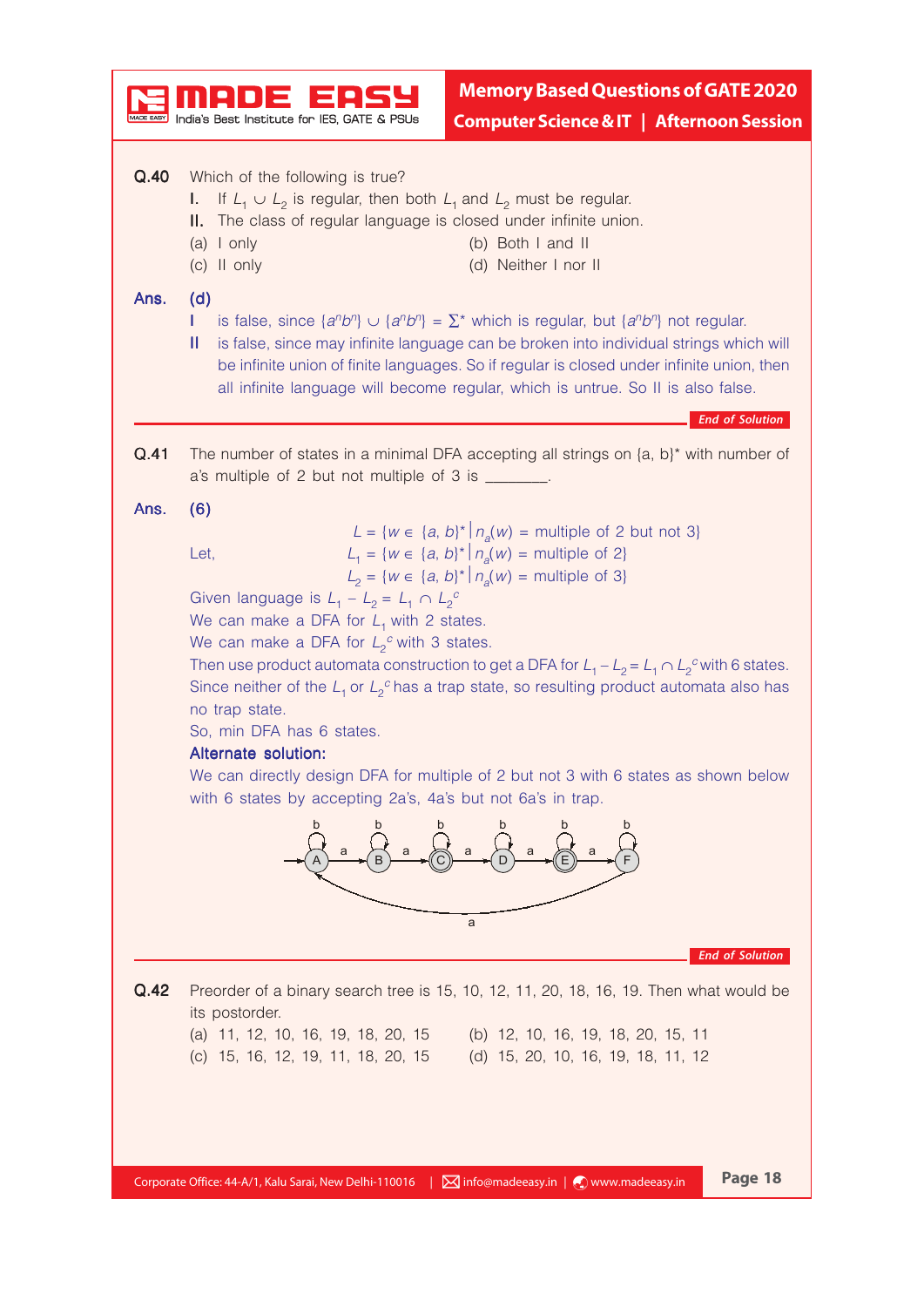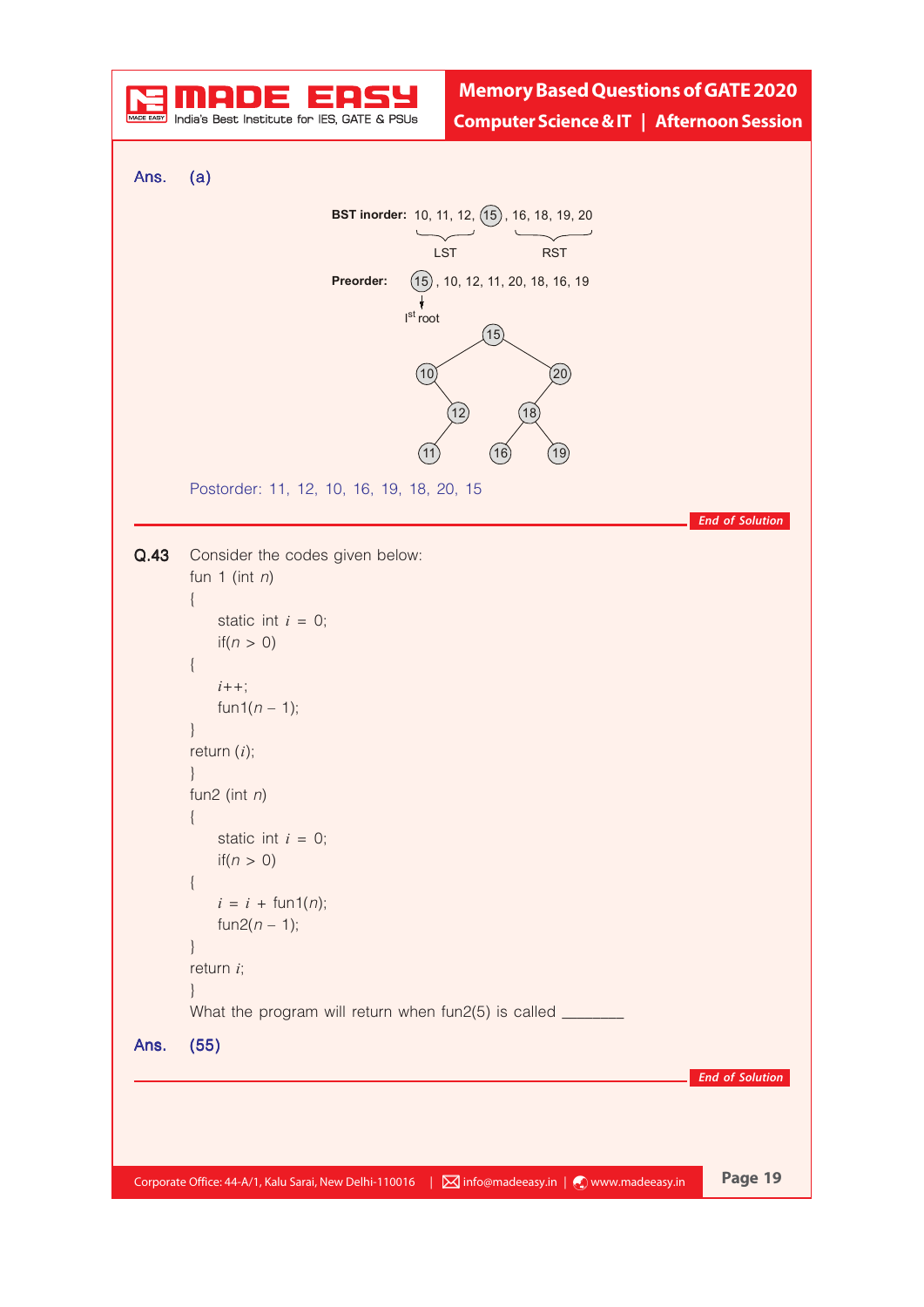|      | <b>Memory Based Questions of GATE 2020</b><br>India's Best Institute for IES, GATE & PSUs<br><b>Computer Science &amp; IT   Afternoon Session</b>                                                                                                                                                                                                                                                                                                                                                                      |
|------|------------------------------------------------------------------------------------------------------------------------------------------------------------------------------------------------------------------------------------------------------------------------------------------------------------------------------------------------------------------------------------------------------------------------------------------------------------------------------------------------------------------------|
| Q.44 | Consider the C program:<br>Arr $[4]$ $[5] = \{ \{1, 2, 3, 4, 5\}$<br>$\{6, 7, 8, 9, 10\}$<br>$\{11, 12, 13, 14, 15\}$<br>$\{16, 17, 18, 19, 20\}\$<br>printf("%d", $*(a + **a) + 3)$ )<br>The output of the above C program is _______.                                                                                                                                                                                                                                                                                |
| Ans. | (19)<br><b>End of Solution</b>                                                                                                                                                                                                                                                                                                                                                                                                                                                                                         |
| Q.45 | Consider to semaphore a and b whose initial values are 1 and 0 respectively. Count<br>is the shared variable which is not used in code section P:<br>Code section P<br>wait $(a)$ ;<br>if (count $== n$ ); signal(b);<br>signal(a); wait(b); signal(b);<br>Code section Q<br>What does this code achieve?<br>(a) At any time there will be 2 processes in Q.<br>(b) All process will run P and then enter into Q.<br>(c) $(n - 1)$ process will run P and then Q.<br>(d) All process run P in mutual exclusive manner. |
| Ans. | (a)<br><b>End of Solution</b>                                                                                                                                                                                                                                                                                                                                                                                                                                                                                          |
| Q.46 | Assume all the processes arrive at time 0. Find the absolute difference between average<br>Turn Around Time (TAT) in SJF and Round Robin if time quantum 4 ns<br>Burst time (ns)<br><b>Process</b><br>$P_1$<br>8<br>P <sub>2</sub><br>7<br>$P_3$<br>2<br>$P_4$<br>4                                                                                                                                                                                                                                                    |
| Ans. | (5.25)<br>$P_3$ $P_4$ $P_2$<br>SJF:<br>$P_1$<br>$6\phantom{1}6$<br>13<br>$\mathbf 0$<br>2<br>21<br>Turn Around Time (TAT) = $(21 - 0) + (13 - 0) + (2 - 0) + (6 - 0)$<br>Average TAT = $\frac{42}{4}$ = 10.5                                                                                                                                                                                                                                                                                                           |
|      | Page 20<br>Corporate Office: 44-A/1, Kalu Sarai, New Delhi-110016   Minfo@madeeasy.in   (C) www.madeeasy.in                                                                                                                                                                                                                                                                                                                                                                                                            |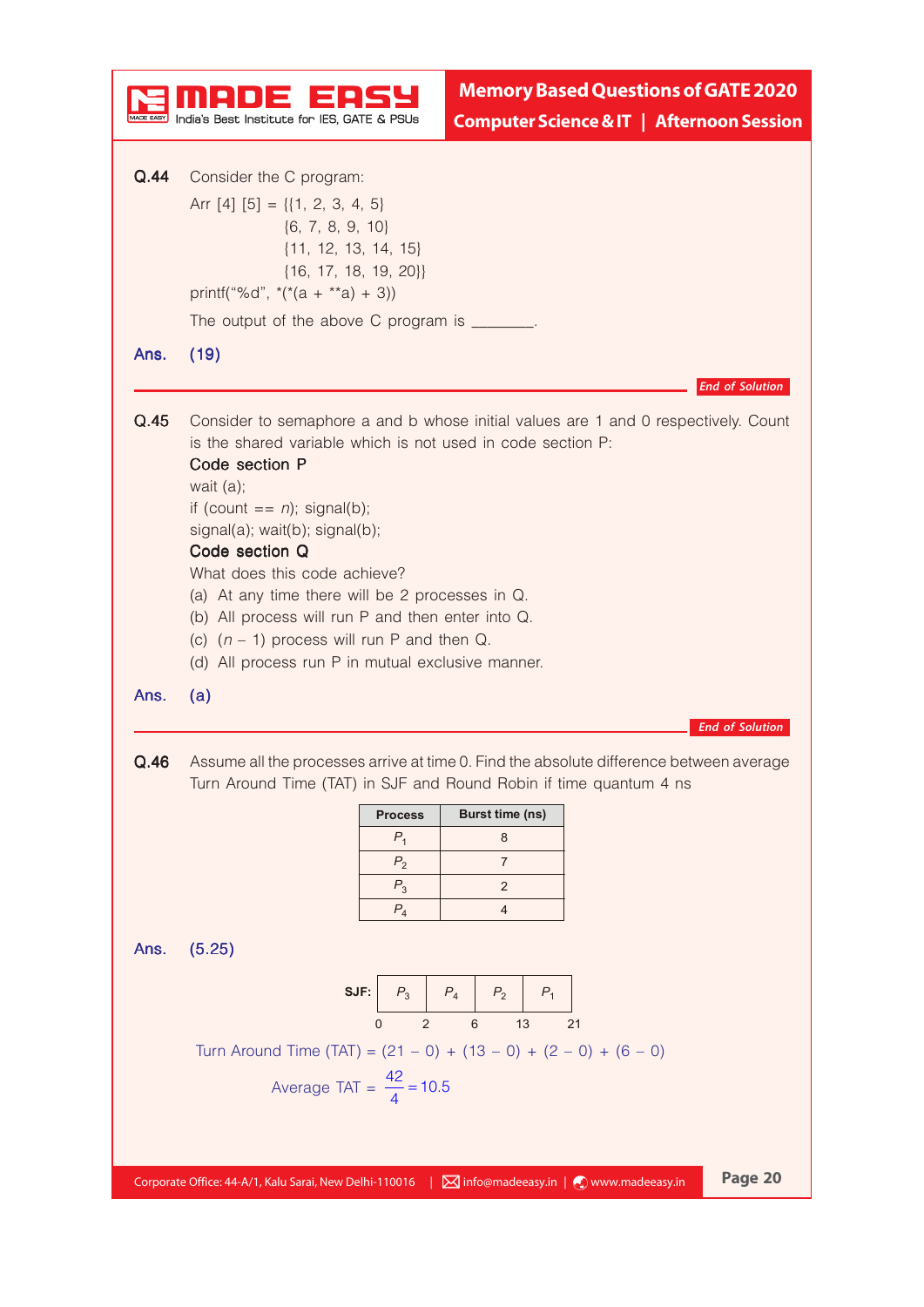